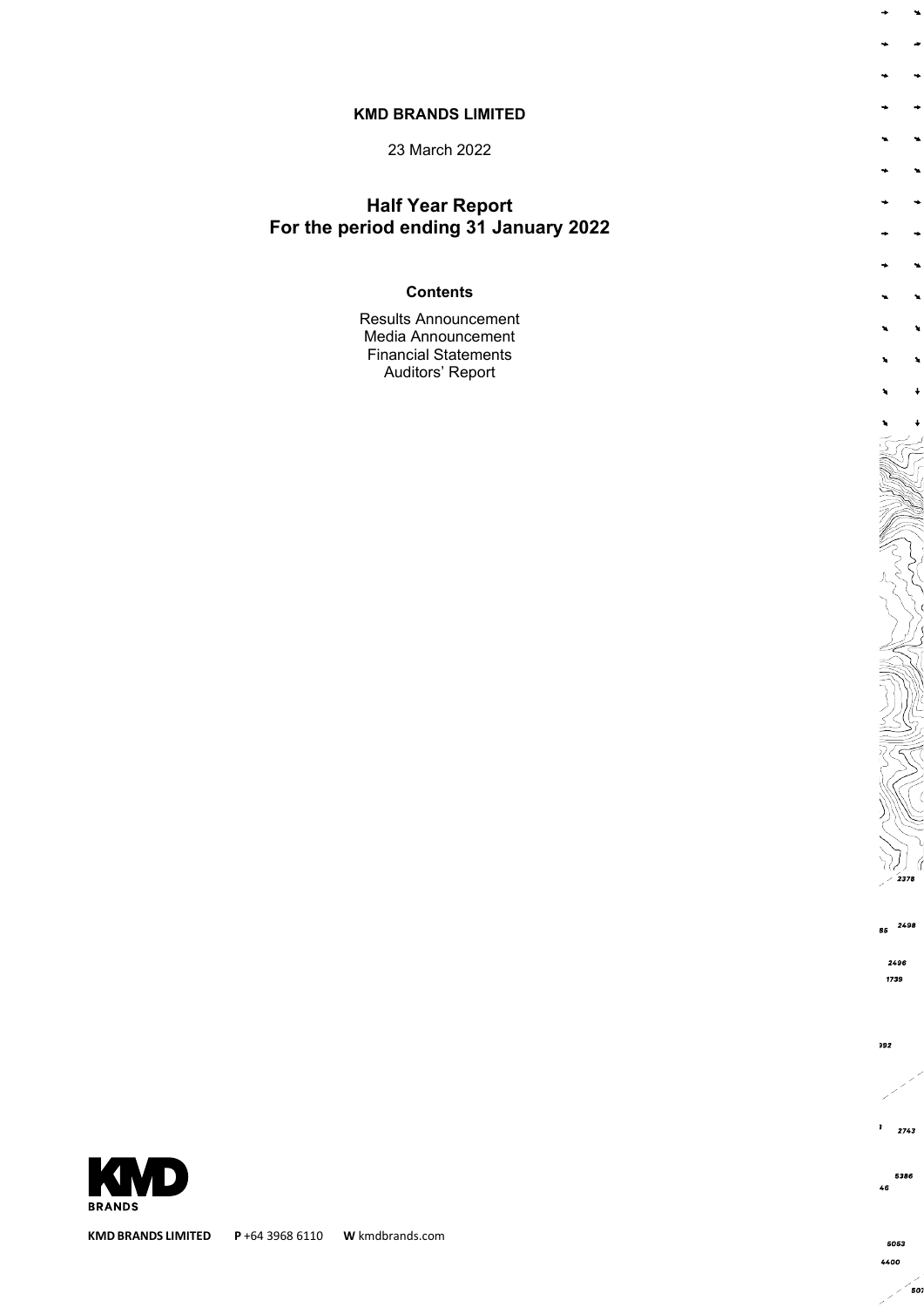## Results announcement

| Results for announcement to the market                                                                    |                                                                                                                                       |                         |  |  |  |
|-----------------------------------------------------------------------------------------------------------|---------------------------------------------------------------------------------------------------------------------------------------|-------------------------|--|--|--|
| Name of issuer                                                                                            | KMD Brands Limited (formerly Kathmandu Holdings Limited)                                                                              |                         |  |  |  |
| <b>Reporting Period</b>                                                                                   | 6 months to 31 January 2022                                                                                                           |                         |  |  |  |
| <b>Previous Reporting Period</b>                                                                          | 6 months to 31 January 2021                                                                                                           |                         |  |  |  |
| Currency                                                                                                  | <b>NZD</b>                                                                                                                            |                         |  |  |  |
|                                                                                                           | Amount (000s)                                                                                                                         | Percentage change       |  |  |  |
| Revenue from continuing<br>operations                                                                     | \$407,304                                                                                                                             | $-0.8%$                 |  |  |  |
| <b>Total Revenue</b>                                                                                      | \$407,304                                                                                                                             | $-0.8%$                 |  |  |  |
| Net profit/(loss) from continuing<br>operations                                                           | (\$5,883)                                                                                                                             | $-126.8%$               |  |  |  |
| Total net profit/(loss)                                                                                   | (\$5,505)                                                                                                                             | $-124.7%$               |  |  |  |
| <b>Interim Dividend</b>                                                                                   |                                                                                                                                       |                         |  |  |  |
| Amount per Quoted Equity<br>Security                                                                      | \$0.03000000                                                                                                                          |                         |  |  |  |
| Imputed amount per Quoted<br><b>Equity Security</b>                                                       | <b>NIL</b>                                                                                                                            |                         |  |  |  |
| <b>Record Date</b>                                                                                        | 15 June 2022                                                                                                                          |                         |  |  |  |
| <b>Dividend Payment Date</b>                                                                              | 30 June 2022                                                                                                                          |                         |  |  |  |
|                                                                                                           | <b>Current period</b>                                                                                                                 | Prior comparable period |  |  |  |
| Net tangible assets per Quoted<br><b>Equity Security</b>                                                  | \$0.16                                                                                                                                | \$0.14                  |  |  |  |
| A brief explanation of any of the<br>figures above necessary to<br>enable the figures to be<br>understood | The interim results are based on accounts which have been subject to<br>review. Refer to accompanying unaudited financial statements. |                         |  |  |  |
| Authority for this announcement                                                                           |                                                                                                                                       |                         |  |  |  |
| Name of person authorised to<br>make this announcement                                                    | <b>Frances Blundell</b>                                                                                                               |                         |  |  |  |
| Contact person for this<br>announcement                                                                   | <b>Frances Blundell</b>                                                                                                               |                         |  |  |  |
| Contact phone number                                                                                      | +64 3 968 6110                                                                                                                        |                         |  |  |  |
| Contact email address                                                                                     | companysecretary@kmdbrands.com                                                                                                        |                         |  |  |  |
| Date of release through MAP                                                                               | Wednesday, 23 March 2022                                                                                                              |                         |  |  |  |

Unaudited financial statements accompany this announcement.



**KMD BRANDS LIMITED W** kmdbrands.com

 $\ddot{\phantom{1}}$ 

 $\ddot{\phantom{1}}$  $\ddot{\bullet}$ 

 $\rightarrow$ 

÷

2496 1739

2498 85

992

ä 2743

5386  $46$ 

5053 4400

 $\epsilon$ <sub>50</sub>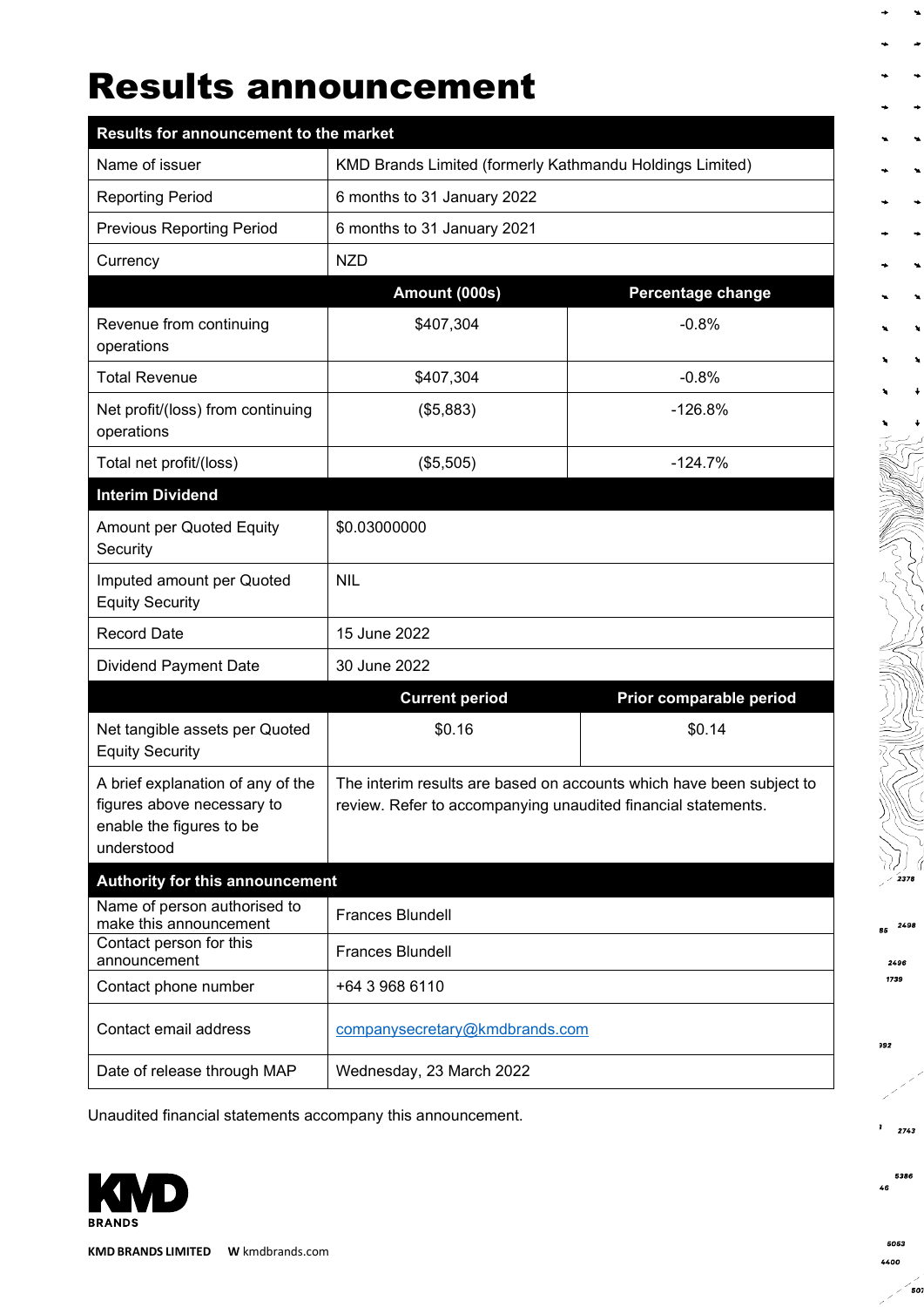**KMD Brands Limited ASX / NZX / Media Announcement 23 March 2022**

*(All amounts in NZ\$ unless otherwise stated)*

## Strategic initiatives position KMD Brands for return to global growth

Leading global outdoor, lifestyle and sports company, KMD Brands Limited (**ASX / NZX: KMD**, '**KMD**' or the '**Company**'), is pleased to announce its results for the six months ended 31 January 2022 (1H FY22).

#### **1H FY22 key highlights (vs 1H FY21):**

- Sales of \$407.3 million (1H FY21: \$410.7 million)
	- positive Q2 rebound following Q1 COVID lockdown impacts on Kathmandu and Rip Curl in Australasia
	- Oboz impacted by COVID closure of Vietnam factories (now reopened)
- Gross margin of 57.7% (1H FY21: 59.0%), due to elevated international freight costs, and increased clearance mix for the Kathmandu brand
- Underlying EBITDA of \$10.2 million (1H FY21: \$48.2 million) (excluding the impact of IFRS 16)
- Statutory NPAT loss of \$(5.5) million
- Strong balance sheet with \$48.6 million net debt and comfortably within all covenants; significant funding headroom of c.\$250 million
- Interim dividend increased by 50% to 3.0 cents per share (fully franked for Australian shareholders)

#### **Commenting on the 1H FY22 results, Group CEO & Managing Director Michael Daly said:**

"We continued to deliver on our strategic objectives, positioning KMD Brands for growth as travel rebounds globally and COVID-related impacts on supply abate. We maintained a strong focus on building our global brands, sponsoring the first ever World Surf League finals, with the men's event won by a Rip Curl surfer. We opened twelve new owned / licensed retail stores globally, and online sales increased to 17.4% of direct-to-consumer sales, rewarding initiatives to elevate digital capabilities. Substantial progress was also achieved on our ESG strategy."

"Rip Curl delivered sales growth of 2.7% over the half, with strong sales growth in online and wholesale channels, underpinned by strong performance in Europe and Hawaii in particular, while North America was impacted by short-term wetsuit shortages and port congestion. Rip Curl returned to same store sales growth in Q2, as lockdown restrictions lifted and the business rebounded."

"The Kathmandu Australasian store network was more impacted by COVID closures in Q1 than the Rip Curl global store network, before recovering strongly in Q2. While Kathmandu continued to feel the impacts of COVID related travel restrictions, we were pleased to see a 46.4% increase in online sales, and the business is well positioned to grow internationally, with the Europe Fall / Winter 22 sellin complete, and forward orders in line with expectations."



**KMD BRANDS LIMITED W** kmdbrands.com

5053 4400

- 50.

ze

2743

2498

2496 1739

992

 $\mathbf{v}$  $\bullet$ 

 $\ddot{\bullet}$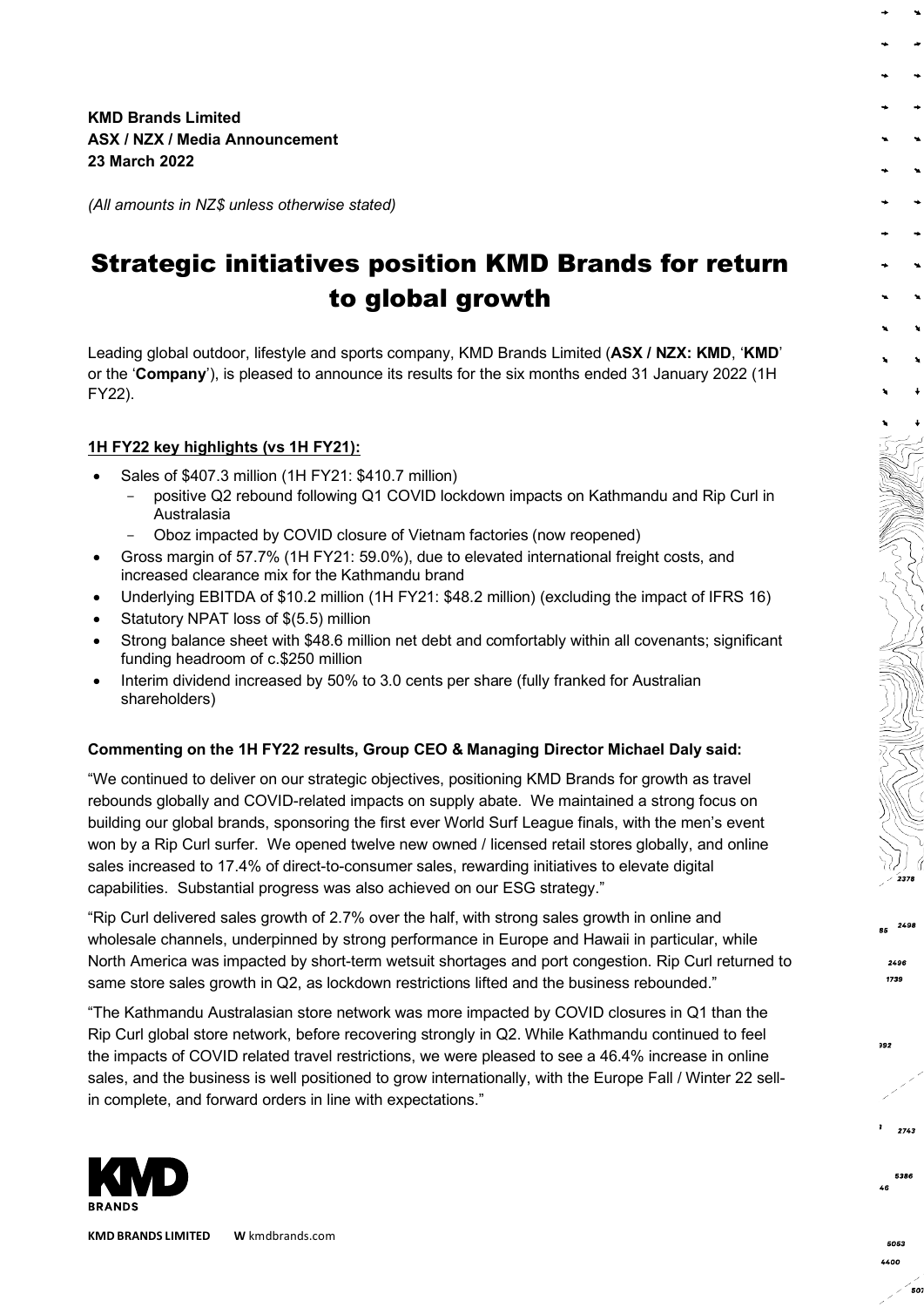"Oboz was impacted by the closure of Vietnam supplier factories due to COVID lockdowns, with approximately half of 1H FY22 orders unable to be fulfilled. However, the demand for the Oboz brand and products has never been stronger, with forward orders into FY23 very strong and supporting our medium-term growth targets."

"Our rebranding to KMD Brands earlier this month reflects our purpose to inspire people to explore and love the outdoors, with a vision of being the leading family of global outdoor brands – designed for purpose, driven by innovation, best for people and planet. It is with this ethos in mind that we look to develop our portfolio of global brands, underpinned by investments that deliver a world-class unified commerce experience, and our commitment to operational excellence and leadership in ESG."

|                           | <b>Statutory</b> |                | Underlying <sup>1</sup> |           |
|---------------------------|------------------|----------------|-------------------------|-----------|
| NZ\$ million $2$          | <b>1H FY22</b>   | <b>1H FY22</b> | <b>1H FY21</b>          | Var %     |
| Sales                     | 407.3            | 407.3          | 410.7                   | $(0.8\%)$ |
| <b>Gross Profit</b>       | 234.9            | 234.9          | 242.5                   | $(3.1\%)$ |
| <b>Operating Expenses</b> | (178.8)          | (224.7)        | (194.3)                 | 15.7%     |
| <b>EBITDA</b>             | 56.1             | 10.2           | 48.2                    | (78.8%)   |
| <b>EBIT</b>               | 0.9              | (5.5)          | 33.4                    |           |
| <b>NPAT</b>               | (5.5)            | (6.8)          | 23.1                    |           |

#### **Group financial performance**

The 1H FY22 Group results were underpinned by positive Q2 sales following Q1 COVID lockdown impacts on Kathmandu and Rip Curl in Australasia. While these lockdowns impacted EBITDA by c. \$35 million, Q2 underlying EBITDA was above last year reflecting the rebound in sales.

The Group invested in the long-term value of all three brands, with an additional \$14 million expenditure in 1H FY22 to support brand marketing.

#### **Rip Curl: result underpinned by online and wholesale channel growth**

|                           |                | Underlying <sup>1</sup> |            |  |  |  |
|---------------------------|----------------|-------------------------|------------|--|--|--|
| <b>NZ\$ million</b>       | <b>1H FY22</b> | <b>1H FY21</b>          | Var%       |  |  |  |
| Sales                     | 257.8          | 251.1                   | 2.7%       |  |  |  |
| <b>Gross Profit</b>       | 152.7          | 150.3                   | 1.5%       |  |  |  |
| <b>Operating Expenses</b> | (118.9)        | (101.7)                 | 17.0%      |  |  |  |
| <b>EBITDA</b>             | 33.7           | 48.7                    | (30.7%)    |  |  |  |
| <b>EBIT</b>               | 26.4           | 41.4                    | $(36.4\%)$ |  |  |  |

<span id="page-3-0"></span><sup>1</sup> Underlying results exclude the impact of IFRS 16 leases and one-off abnormal costs

<sup>2</sup> 1H FY22 NZD/AUD conversion rate 0.953 (1H FY21: 0.931), 1H FY22 NZD/USD conversion rate 0.694 (1H FY21 0.684)

<span id="page-3-1"></span>

**KMD BRANDS LIMITED W** kmdbrands.com

5053 4400

50)

ze

2743

2498

2496 1739

992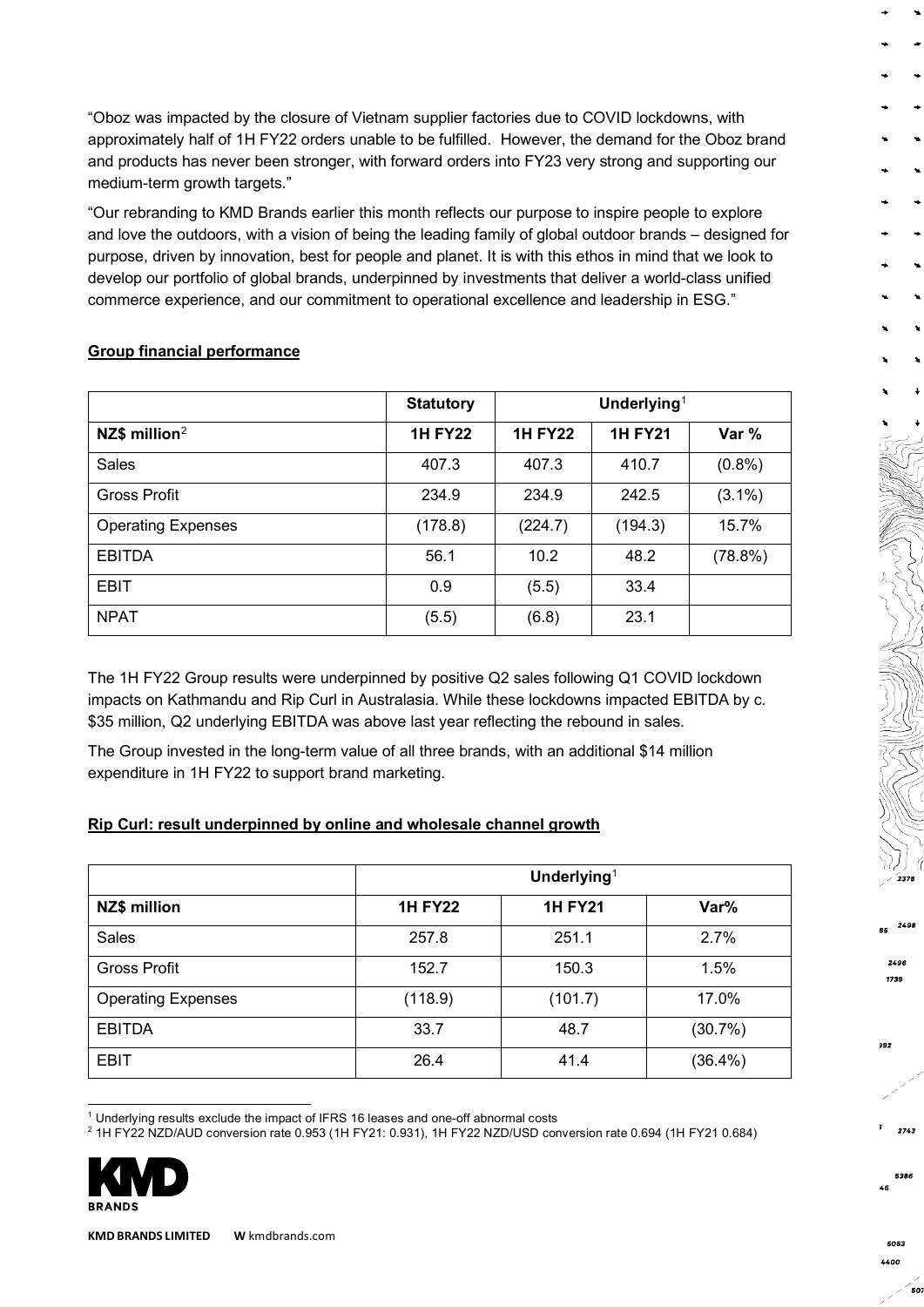Rip Curl's results were supported by strong sales growth in online and wholesale channels, with total sales up 2.7% on 1H FY21. Europe and Hawaii in particular achieved strong sales growth, while North America was impacted by wetsuit shortages and port congestion, and Australia was impacted by COVID-related store closures during Q1.

<span id="page-4-0"></span>Direct-to-consumer ('DTC') same store sales growth (comprising owned retail stores and online) was up 2.1%, adjusted for COVID lockdowns<sup>3</sup>. Q2 same store sales growth was  $+3.0\%$ , with  $+20.1\%$ same store sales growth compared to Q2 FY20 (pre-COVID). Online sales grew by 14.5%, with penetration increasing from 11.5% of DTC sales in 1H FY21 to 13.8% of DTC sales in 1H FY22.

Wholesale sales were up 16.1%, with less COVID interruption to the 1H FY22 sell-in period than last year. The slight reduction in gross margin to 59.2% (1H FY21: 59.9%) was due to a higher wholesale mix and elevated international freight costs.

|                           | Underlying <sup>1</sup> |                |           |  |  |  |
|---------------------------|-------------------------|----------------|-----------|--|--|--|
| <b>NZ\$ million</b>       | <b>1H FY22</b>          | <b>1H FY21</b> | Var %     |  |  |  |
| <b>Sales</b>              | 128.3                   | 129.3          | (0.8% )   |  |  |  |
| <b>Gross Profit</b>       | 74.3                    | 82.0           | $(9.4\%)$ |  |  |  |
| <b>Operating Expenses</b> | (92.6)                  | (81.4)         | 13.7%     |  |  |  |
| <b>EBITDA</b>             | (18.3)                  | 0.5            |           |  |  |  |
| <b>EBIT</b>               | (26.3)                  | (6.8)          |           |  |  |  |

#### **Kathmandu: rebounded in Q2**

Kathmandu's performance continued to be impacted by COVID-related lockdowns and travel restrictions. Same store sales (including online)<sup>3</sup> were up 3.0% overall, as a result of a strong Q2 rebound, where same store sales grew by +15.4%. Online sales grew 46.4%, with penetration increasing from 14.4% of sales in 1H FY21 to 21.2% in 1H FY22.

Gross margin was impacted by an elevated clearance mix and elevated international freight costs.

#### **Oboz: result reflects unprecedented supply challenges**

|                           | Underlying <sup>1</sup> |                |            |  |  |
|---------------------------|-------------------------|----------------|------------|--|--|
| <b>NZ\$ million</b>       | <b>1H FY22</b>          | <b>1H FY21</b> | Var %      |  |  |
| <b>Sales</b>              | 21.2                    | 30.4           | $(30.2\%)$ |  |  |
| <b>Gross Profit</b>       | 7.7                     | 10.5           | $(27.0\%)$ |  |  |
| <b>Operating Expenses</b> | (8.0)                   | (6.7)          | 20.3%      |  |  |

<span id="page-4-1"></span> $3$  Same store sales are for the 26 full weeks ended 30 January 2022 and are measured at constant currency. Adjusted same store sales removes stores that were not able to open for a comparable period in either year because of COVID closures.



**KMD BRANDS LIMITED W** kmdbrands.com

5053

50)

2743

2498

2496 1739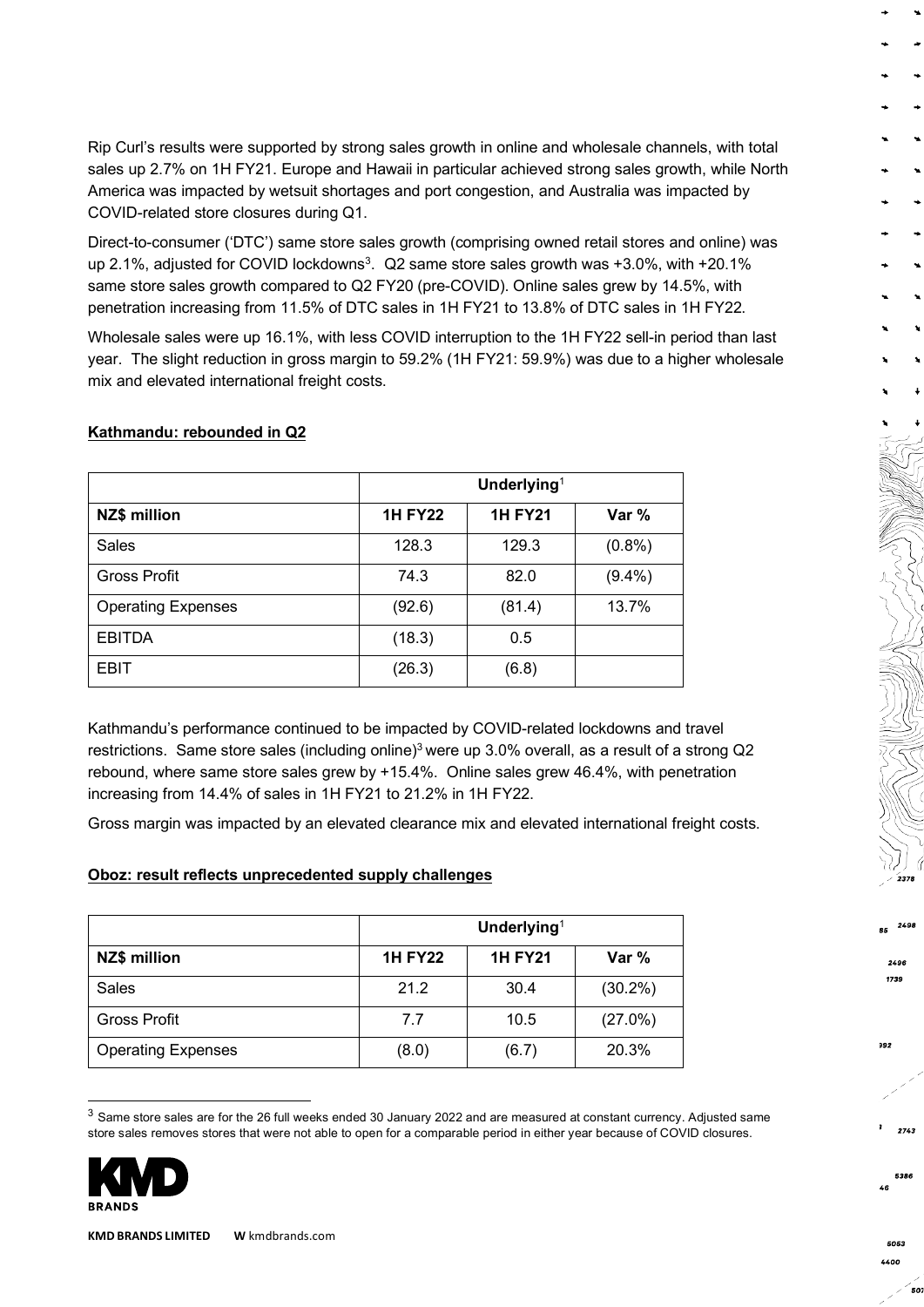| <b>EBITDA</b> | (0.4) | 3.8 |  |
|---------------|-------|-----|--|
| <b>EBIT</b>   | (0.8) | 3.6 |  |

Oboz wholesale and online sales were heavily impacted by the three-month COVID-related closure of Vietnam factories and compounded by international freight delays, with approximately 50% of 1H FY22 orders unable to be fulfilled. Oboz Vietnam factories have since reopened and are ramping up production, with supply expected to recover during 2H FY22.

Gross margin was impacted by significant international freight costs averaging more than 300% over the historical average.

#### **Strong balance sheet**

The strong balance sheet position allows the Group to support growth investments and pursue attractive M&A opportunities. The Group had a net debt position of \$48.6 million, with significant funding headroom of c. \$250 million, with all debt facility covenants comfortably complied with.

Inventory is \$20 million above January 2021, and is being managed to mitigate increased production lead times and international shipping delays. January stock balances traditionally include stock build for key Rip Curl Northern Hemisphere summer and Kathmandu winter seasons.

The adjusted operating cash outflow was \$50.1 million.

As a result of the strong Balance Sheet and outlook for a recovery post-lockdowns, the Directors declared an interim dividend of NZ 3.0 cents per share, a 50% increase from NZ 2.0 cents last year. The interim dividend will be fully franked for Australian shareholders, and not imputed for New Zealand shareholders. The record date for this dividend is 15 June 2022, and the payment date is 30 June 2022.

#### **Committed to ESG excellence**

Commenting on the Group's ESG initiatives, Mr Daly said: "During 1H FY22, we achieved a number of ESG milestones across our businesses. We expanded our wetsuit take-back program to all Rip Curl stores in Australia and finalised Rip Curl's ESG strategy. We were honoured to have Kathmandu win the Deloitte New Zealand Top 200 Sustainable Business Leadership award, a testament to the hard work of our team. Lastly, Oboz established an employee volunteer program, so our staff can give back to the community."

"We are leading the way in ESG initiatives to improve our business and have a positive influence on the wider communities we operate within and impact. Sustainability is at the core of our businesses, and we are working towards finalising and communicating our Group ESG strategy, which will include setting science-based targets. We continue our work to extend Kathmandu's B-Corp certification across all three of our brands."



**KMD BRANDS LIMITED W** kmdbrands.com

2743

2498

2496 1739

992

 $\ddot{\phantom{a}}$ 

ze

50.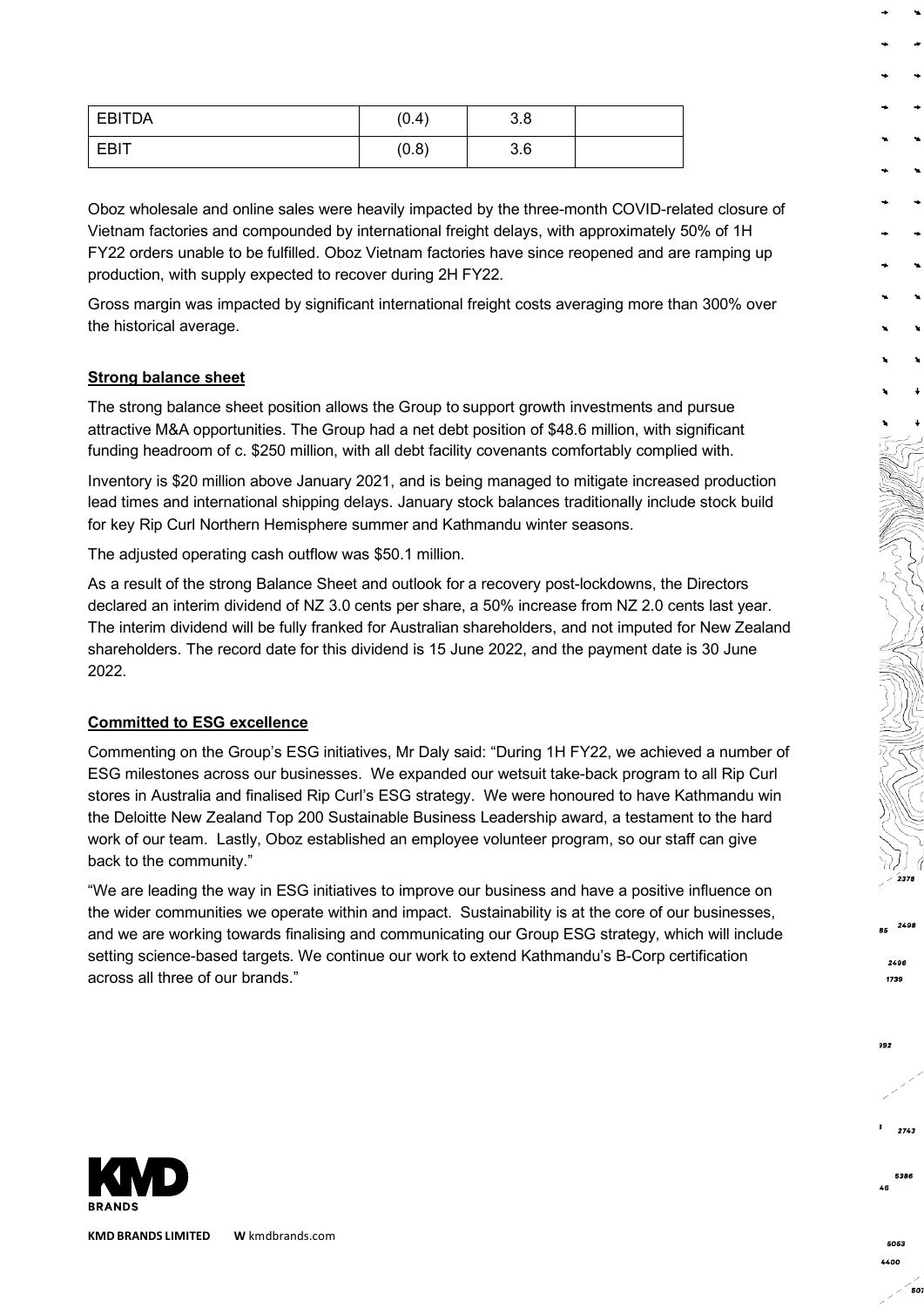#### **Outlook**

Mr Daly said:

"While we continue to navigate impacts from COVID on global supply chains, forward demand for our Rip Curl and Oboz products remains at record levels, and Kathmandu enters the traditionally strong winter season well prepared."

"We will continue to invest in building our global brands in the second half, with the launch of Kathmandu online sites in Europe and Canada and the merging of Canada and UK fulfilment centres for all brands."

"We remain focused on several key initiatives to elevate our digital capabilities, with the Club Rip Curl loyalty scheme due to launch in the second half. In addition, we will relaunch Kathmandu's Summit Club, with an exciting new value proposition."

"I am excited by the opportunities we have to build our portfolio of brands under our new parent company KMD Brands. The parent company is providing vision and strategic guidance to enable group synergies, including sharing expertise in technology, materials and leveraging operational excellence in sourcing, supply chain and systems, to deliver the best customer experience across our brands."

#### **Investor briefing being held today @ 8:30am AEDT / 10:30am NZDT**

Michael Daly (Group CEO & Managing Director) and Chris Kinraid (Group CFO) will be holding a briefing session for investors and analysts at 8:30am AEDT / 10:30am NZDT today. To pre-register and avoid a queue when calling, please follow this link: [https://event.webcasts.com/starthere.jsp?ei=1533195&tp\\_key=075e00df55](https://event.webcasts.com/starthere.jsp?ei=1533195&tp_key=075e00df55)

If you are unable to pre-register, at the time of the call please dial one of the numbers below and provide the **conference ID 177616** to the operator.

| Australia Toll Free:   | 1800 590 693      |
|------------------------|-------------------|
| Australia Local:       | +61 3 8317 0929   |
| Australia Alt. Local:  | +61 7 3105 0937   |
| New Zealand Toll Free: | 0800 423 972      |
| United States:         | 800 289 0459      |
| Brazil                 | +55 11 3181 5319  |
| France                 | +33 1 76 77 22 73 |

*This announcement has been authorised for release to NZX and ASX by the Board of Directors of KMD Brands Limited.*

- ENDS -



**KMD BRANDS LIMITED W** kmdbrands.com

50.

2743

2498

2496 1739

992

ze

¥  $\bullet$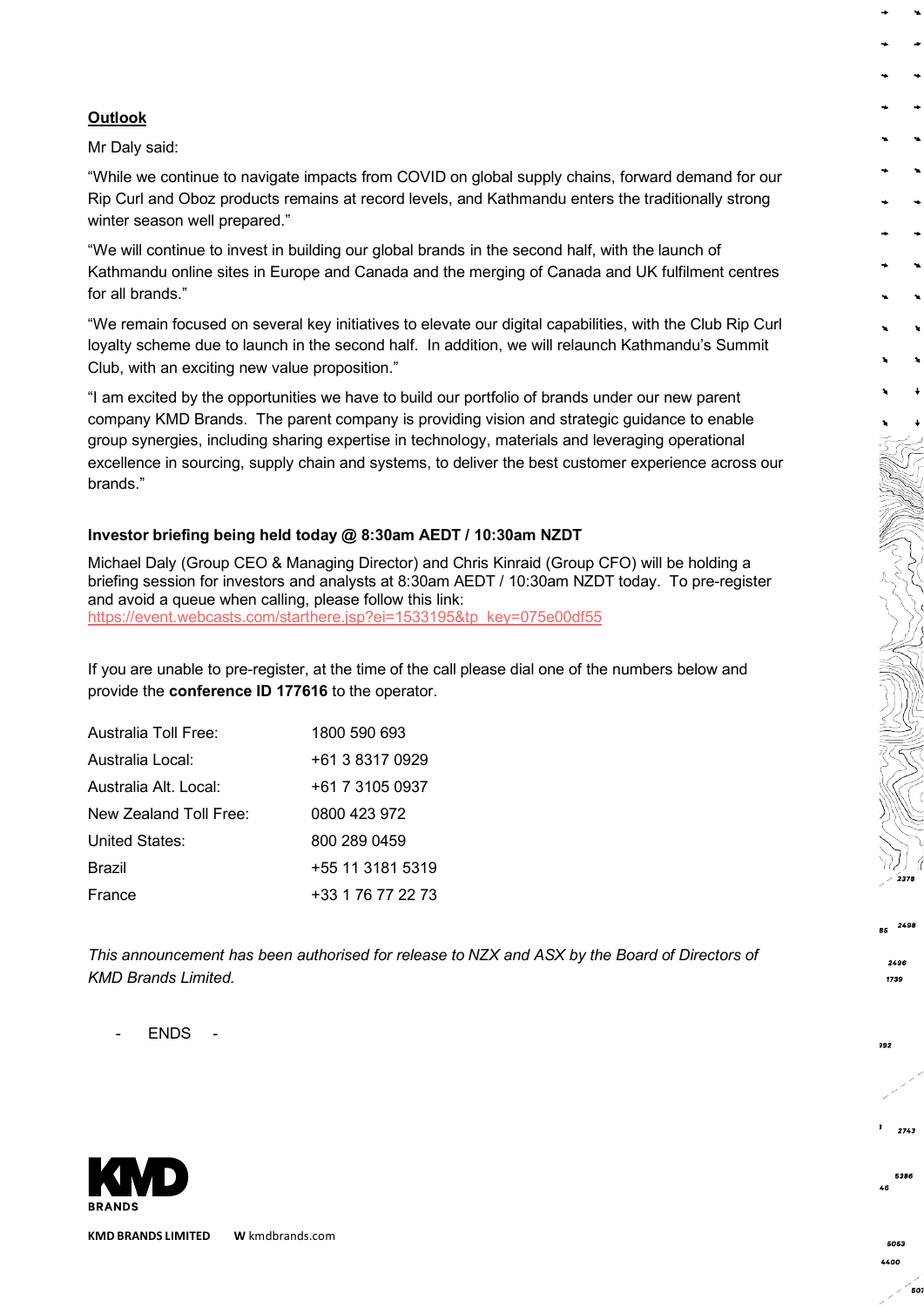#### **For further information, please contact:**

## **Investors** Eric Kuret, Market Eye P: +61 417 311 335 E: [eric.kuret@marketeye.com.au](mailto:eric.kuret@marketeye.com.au)

#### **Media**

Helen McCombie, Citadel-MAGNUS P: + 61 2 8234 0103

#### **About KMD Brands**

KMD Brands is a global outdoor, lifestyle and sports company consisting of three iconic brands: Kathmandu, Rip Curl and Oboz. A Certified B Corp, Kathmandu was founded in 1987 in New Zealand and specialises in quality clothing and equipment for travel and adventure. Oboz, part of the group since 2018, is based in North America and designs 'True to the Trail®' outdoor footwear to help people explore the wilderness. Rip Curl, acquired in 2019, is a leading global surf brand born in Bells Beach, Australia in 1969. Through these three brands KMD Brands has transformed from a leading Australasian retailer to a brand-led global multi-channel business.

[www.kmdbrands.com](http://www.kmdbrands.com/) 



**KMD BRANDS LIMITED W** kmdbrands.com

50.

2498

2496 1739

992

2743

5386 ze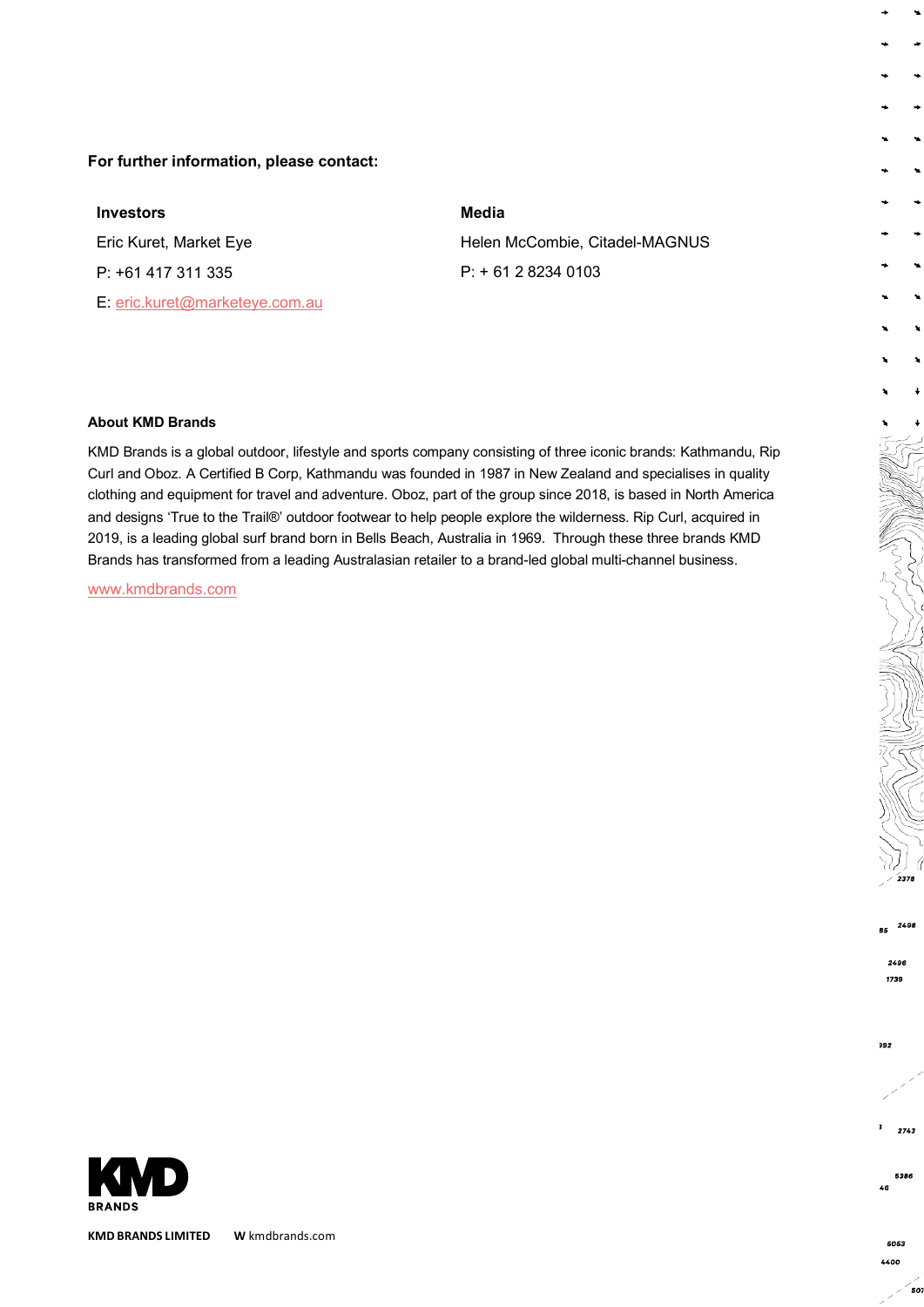## **KMD BRANDS LIMITED**

**(formerly Kathmandu Holdings Limited)**

## **INTERIM REPORT 2022**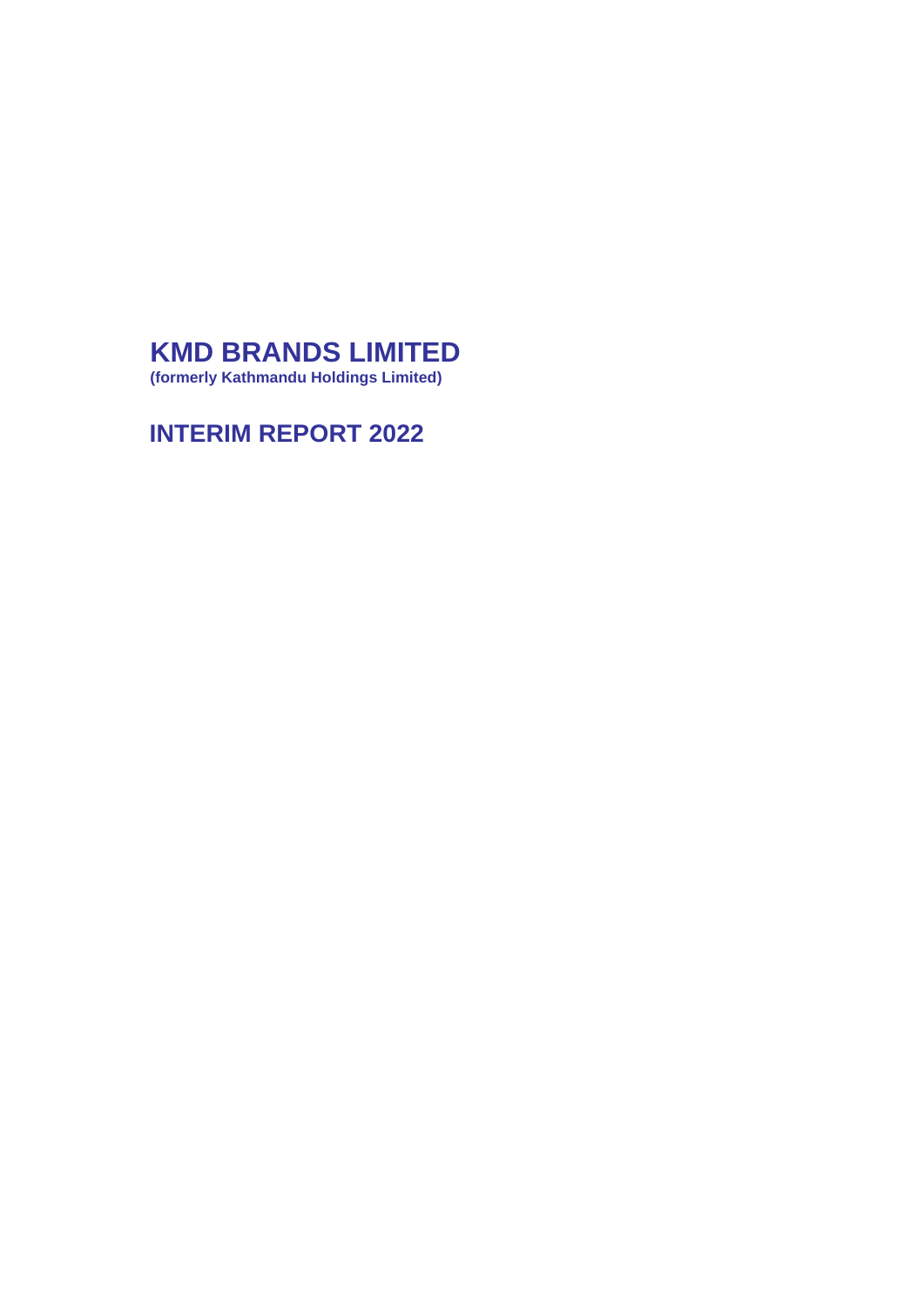#### **DIRECTORS' REPORT**

The Directors of KMD Brands Limited present the Interim Report for the Company and its controlled entities for the half year ended 31 January 2022.

#### **Review of Operations**

COVID-19 continues to cause ongoing disruption to our customers, employees, and suppliers globally. The disruption has resulted in reduced retail footfall, temporary store closures, supply chain delays and staffing constraints in many locations. As a result of these disruptions the Group has recorded a consolidated net loss after tax for the period of NZ\$5.5 million (2021: NZ\$22.3 million profit).

Significant store closures in Victoria, New South Wales, ACT and New Zealand heavily impacted Q1 sales and profitability with underlying EBITDA down c. \$35 million on the prior period. Pleasingly Q2 rebounded strongly in Australasia as Kathmandu and Rip Curl grew on the comparable period. Oboz was materially impacted during the period as Vietnam factory shutdowns constrained supply and its ability to fulfil demand.

Gross margin for the period was 130 basis points lower than last year due to elevated international freight costs, and increased clearance mix for the Kathmandu brand.

Operating expenses were carefully controlled during store closures and the Group continued to invest in the long-term value of all three brands, with an additional \$14 million of expenditure in period to support brand marketing. Operating expenses reflect \$15.2 million lower net government wage assistance and rent abatements than last half year.

A further review of the operations of the Company and its controlled entities is set out in the accompanying Company's media release of 23 March 2022.

#### **Seasonality**

Due to the seasonal nature of the Group's activities, the activities in the second half of the year historically provide a larger portion of the sales and net profit for the full year.

#### **Impact of COVID-19**

The Group has reviewed the impact on the business from the continually evolving COVID-19 situation. During the half year, trade at a number of the Group's stores continued to be disrupted by COVID-19 related travel restrictions and government mandated lockdowns and closures. Refer to note 4 of the Financial Statements for further disclosure about the impact of COVID-19.

Signed in accordance with a resolution of the Directors:

 $\pi$ amil  $11-2$ .

Director Director

David Kirk Michael Daly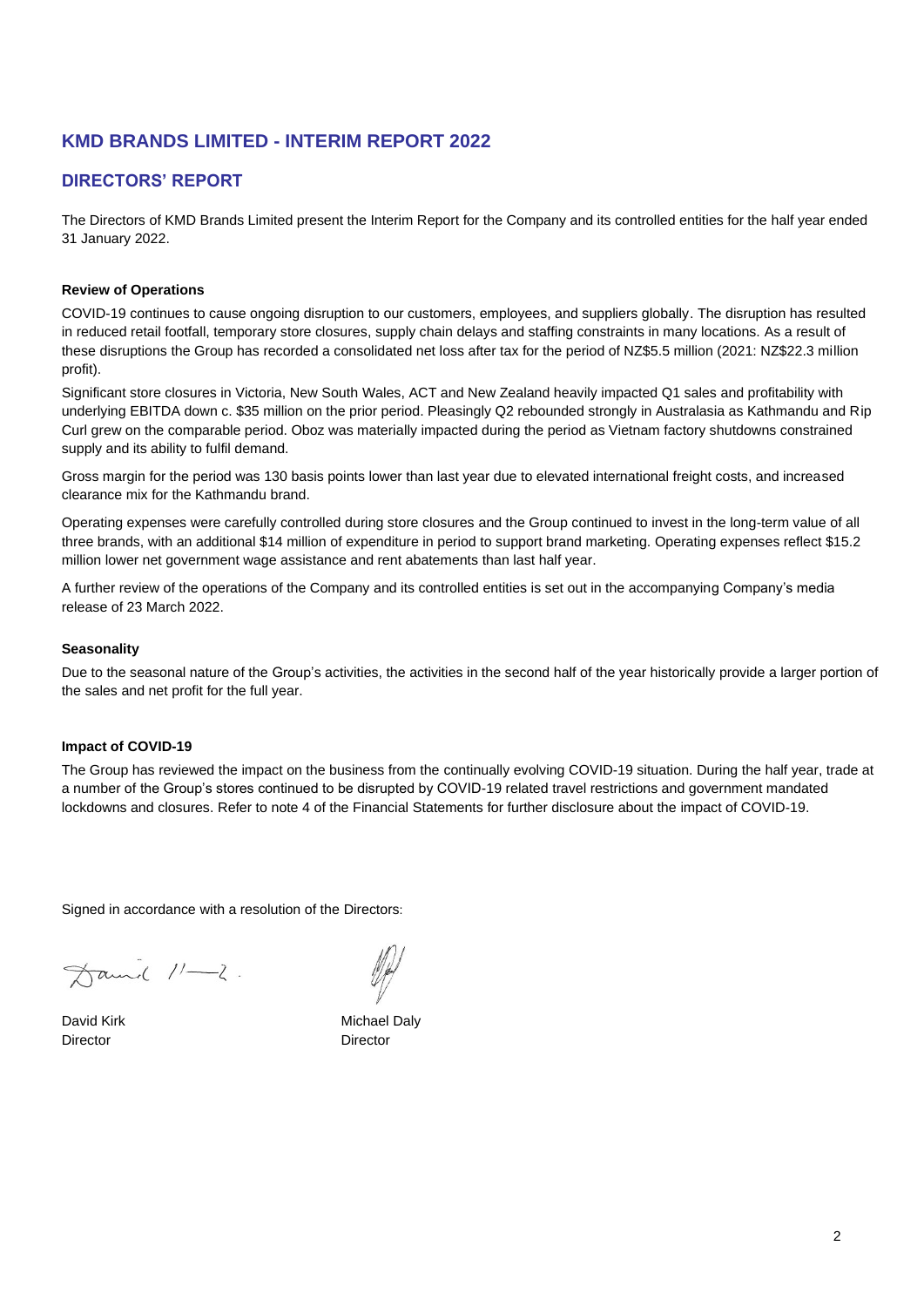## **CONSOLIDATED STATEMENT OF COMPREHENSIVE INCOME**

|                                                                                 | <b>Note</b> | <b>Unaudited</b><br><b>Six Months</b><br><b>Ended</b><br>31 January<br>2022 | <b>Unaudited</b><br><b>Six Months</b><br><b>Ended</b><br>31 January<br>2021 | <b>Audited</b><br>Year<br><b>Ended</b><br>31 July<br>2021 |
|---------------------------------------------------------------------------------|-------------|-----------------------------------------------------------------------------|-----------------------------------------------------------------------------|-----------------------------------------------------------|
|                                                                                 |             | NZ\$'000                                                                    | NZ\$'000                                                                    | <b>NZ\$'000</b>                                           |
| Sales revenue                                                                   | 5           | 407,304                                                                     | 410,713                                                                     | 922,792                                                   |
| Cost of sales                                                                   |             | (172, 359)                                                                  | (168, 196)                                                                  | (381, 170)                                                |
| Gross profit                                                                    |             | 234,945                                                                     | 242,517                                                                     | 541,622                                                   |
| Other income                                                                    | 5           | 3,568                                                                       | 20,891                                                                      | 29,165                                                    |
| Selling expenses                                                                | 3, 6        | (99, 761)                                                                   | (96, 710)                                                                   | (217, 115)                                                |
| Administration and general expenses                                             | 3,6         | (82, 630)                                                                   | (71, 343)                                                                   | (145, 641)                                                |
|                                                                                 |             | (178, 823)                                                                  | (147, 162)                                                                  | (333,591)                                                 |
| Earnings before interest, tax, depreciation, and amortisation                   |             | 56,122                                                                      | 95,355                                                                      | 208,031                                                   |
| Depreciation and amortisation                                                   | 6           | (55, 241)                                                                   | (56, 168)                                                                   | (115, 847)                                                |
| Earnings before interest and tax                                                |             | 881                                                                         | 39,187                                                                      | 92,184                                                    |
| Finance income                                                                  |             | 716                                                                         | 453                                                                         | 834                                                       |
| Finance expenses                                                                |             | (6, 447)                                                                    | (9,648)                                                                     | (17, 311)                                                 |
| Finance costs - net                                                             | 6           | (5,731)                                                                     | (9, 195)                                                                    | (16, 477)                                                 |
| (Loss)/Profit before income tax                                                 |             | (4,850)                                                                     | 29,992                                                                      | 75,707                                                    |
| Income tax expense                                                              |             | (655)                                                                       | (7, 713)                                                                    | (12, 278)                                                 |
| (Loss)/Profit after income tax                                                  |             | (5,505)                                                                     | 22,279                                                                      | 63,429                                                    |
| (Loss)/Profit for the period attributable to:                                   |             |                                                                             |                                                                             |                                                           |
| Shareholders of the company                                                     |             | (5,883)                                                                     | 21,962                                                                      | 63,066                                                    |
| Non-controlling interest                                                        |             | 378                                                                         | 317                                                                         | 363                                                       |
| Other comprehensive income/(loss) that may be recycled through profit and loss: |             |                                                                             |                                                                             |                                                           |
| Movement in cash flow hedge reserve                                             |             | 4,492                                                                       | (4, 194)                                                                    | 6,482                                                     |
| Movement in foreign currency translation reserve                                |             | 16,121                                                                      | (16, 648)                                                                   | (17, 527)                                                 |
| Movement in other reserves                                                      |             |                                                                             | 14                                                                          | 14                                                        |
| Other comprehensive income/(loss) for the period, net of tax                    |             | 20,613                                                                      | (20, 828)                                                                   | (11, 031)                                                 |
| Total comprehensive income for the period                                       |             | 15,108                                                                      | 1,451                                                                       | 52,398                                                    |
| Total comprehensive income for the period attributable to:                      |             |                                                                             |                                                                             |                                                           |
| Owners of the company                                                           |             | 14,684                                                                      | 1,165                                                                       | 52,118                                                    |
| Non-controlling interest                                                        |             | 424                                                                         | 286                                                                         | 280                                                       |
| Basic earnings per share (restated)                                             |             | $(0.8)$ cps                                                                 | 3.1 cps                                                                     | 8.9 cps                                                   |
| Diluted earnings per share (restated)                                           |             | $(0.8)$ cps                                                                 | 3.1 cps                                                                     | 8.8 cps                                                   |
| Weighted average basic ordinary shares outstanding ('000)<br>(restated)         |             | 709,001                                                                     | 709,001                                                                     | 709,001                                                   |
| Weighted average diluted ordinary shares outstanding ('000)<br>(restated)       |             | 715,331                                                                     | 711,578                                                                     | 713,006                                                   |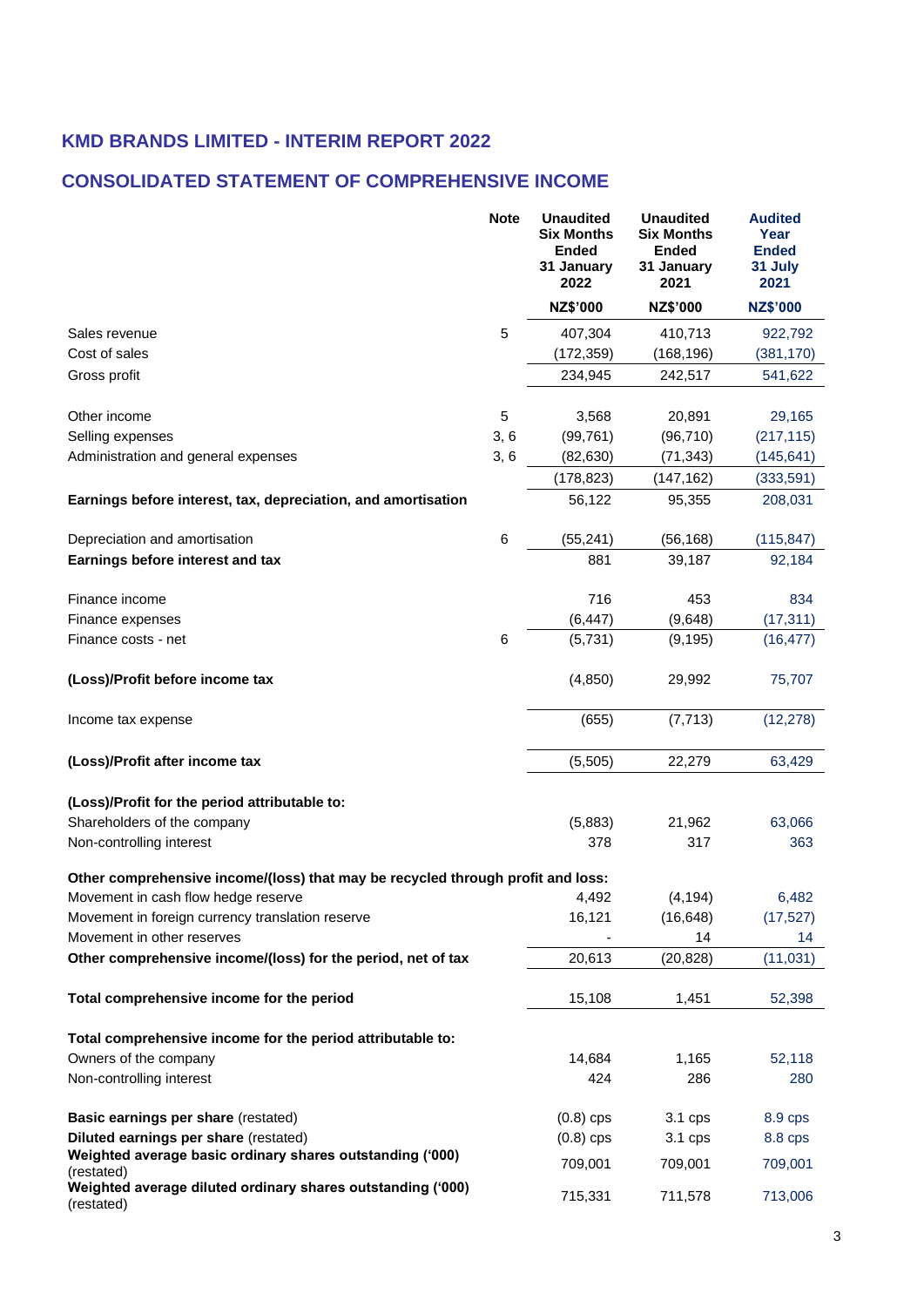## **CONSOLIDATED STATEMENT OF CHANGES IN EQUITY**

|                                                                | <b>Share</b><br>Capital | <b>Cash Flow</b><br>Hedge<br><b>Reserve</b> | Foreign<br>Currency<br><b>Translation</b><br>Reserve | <b>Share</b><br><b>Based</b><br><b>Payments</b><br><b>Reserve</b> | Other<br><b>Reserves</b> | <b>Retained</b><br><b>Earnings</b> | Non-<br>controlling<br><b>Interest</b> | <b>Total</b><br>Equity |
|----------------------------------------------------------------|-------------------------|---------------------------------------------|------------------------------------------------------|-------------------------------------------------------------------|--------------------------|------------------------------------|----------------------------------------|------------------------|
|                                                                | <b>NZ\$'000</b>         | <b>NZ\$'000</b>                             | <b>NZ\$'000</b>                                      | <b>NZ\$'000</b>                                                   | <b>NZ\$'000</b>          | <b>NZ\$'000</b>                    | <b>NZ\$'000</b>                        | NZ\$'000               |
| Balance as at 31 July 2020                                     | 626,380                 | (5, 141)                                    | (12,018)                                             | 608                                                               | (61)                     | 165,415                            | 4,007                                  | 779,190                |
| Profit after tax                                               |                         |                                             |                                                      |                                                                   |                          | 63,066                             | 363                                    | 63,429                 |
| Other comprehensive income                                     |                         | 6,482                                       | (17, 444)                                            |                                                                   | 14                       |                                    | (83)                                   | (11, 031)              |
| Dividends paid                                                 |                         |                                             |                                                      |                                                                   | $\overline{a}$           | (14, 180)                          |                                        | (14, 180)              |
| Issue of share capital                                         |                         |                                             |                                                      |                                                                   |                          |                                    |                                        |                        |
| Share based payment expense                                    |                         |                                             |                                                      | 1,798                                                             |                          |                                    |                                        | 1,798                  |
| Lapsed share options                                           |                         |                                             |                                                      | (58)                                                              |                          | 58                                 |                                        |                        |
| Deferred tax on share-based<br>payment transactions            |                         |                                             |                                                      | 289                                                               |                          |                                    |                                        | 289                    |
| Acquisition of remaining shares<br>in non-controlling interest |                         |                                             |                                                      |                                                                   |                          | (427)                              | (217)                                  | (644)                  |
| Balance as at 31 July 2021                                     | 626,380                 | 1,341                                       | (29, 462)                                            | 2,637                                                             | (47)                     | 213,932                            | 4,070                                  | 818,851                |
| (Loss)/Profit after tax                                        |                         |                                             |                                                      |                                                                   |                          | (5,883)                            | 378                                    | (5, 505)               |
| Other comprehensive income                                     |                         | 4,492                                       | 16,075                                               |                                                                   |                          |                                    | 46                                     | 20,613                 |
| Dividends paid                                                 |                         |                                             |                                                      |                                                                   |                          | (21, 270)                          |                                        | (21, 270)              |
| Issue of share capital                                         |                         |                                             |                                                      |                                                                   |                          |                                    |                                        |                        |
| Share based payment expense                                    |                         |                                             |                                                      | 1,205                                                             |                          |                                    |                                        | 1,205                  |
| Lapsed share options                                           |                         |                                             |                                                      | (77)                                                              |                          | 77                                 |                                        |                        |
| Deferred tax on share-based<br>payment transactions            |                         |                                             |                                                      | 300                                                               |                          |                                    |                                        | 300                    |
| Dividends paid to non-controlling<br>interest                  |                         |                                             |                                                      |                                                                   |                          |                                    | (446)                                  | (446)                  |
| Balance as at 31 January 2022                                  | 626,380                 | 5,833                                       | (13, 387)                                            | 4,065                                                             | (47)                     | 186,856                            | 4,048                                  | 813,748                |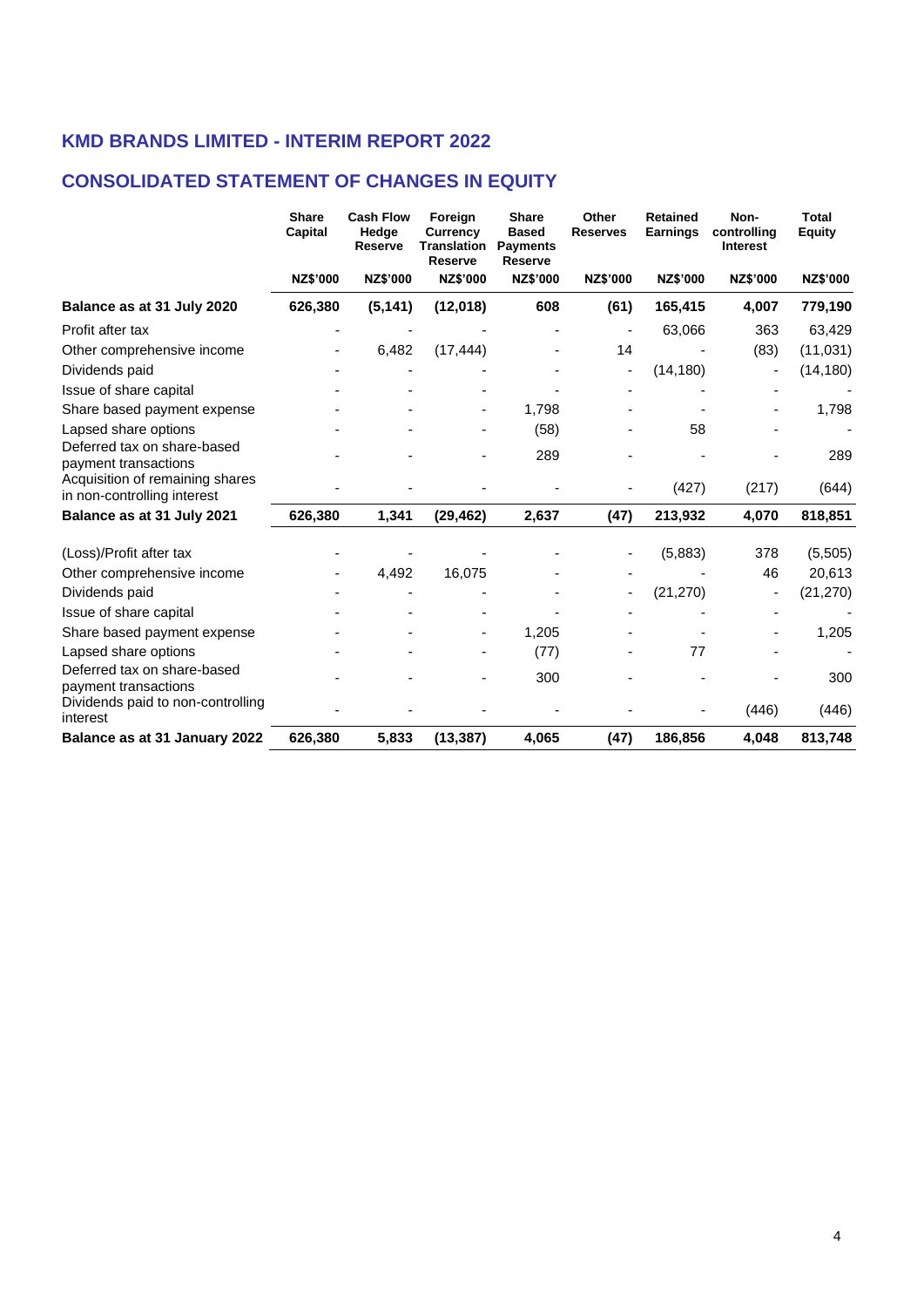## **CONSOLIDATED BALANCE SHEET**

|                                                  | <b>Note</b>               | <b>Unaudited</b><br>As at<br>31 January<br>2022 | <b>Unaudited</b><br>As at<br>31 January<br>2021 | <b>Audited</b><br>As at<br>31 July<br>2021 |
|--------------------------------------------------|---------------------------|-------------------------------------------------|-------------------------------------------------|--------------------------------------------|
|                                                  |                           | NZ\$'000                                        | NZ\$'000                                        | <b>NZ\$'000</b>                            |
| <b>ASSETS</b>                                    |                           |                                                 |                                                 |                                            |
| <b>Current assets</b>                            |                           |                                                 |                                                 |                                            |
| Cash and cash equivalents                        |                           | 58,278                                          | 228,471                                         | 142,614                                    |
| Trade and other receivables                      | 8                         | 68,186                                          | 57,831                                          | 68,931                                     |
| Inventories                                      |                           | 249,603                                         | 229,641                                         | 216,545                                    |
| Derivative financial instruments                 | 11                        | 9,133                                           | 93                                              | 5,285                                      |
| Current tax asset                                | $\mathbf 3$               | 11,099                                          | 2,028                                           | 3,430                                      |
| Other current assets                             |                           | 2,347                                           | 2,779                                           | 2,320                                      |
| Total current assets                             |                           | 398,646                                         | 520,843                                         | 439,125                                    |
| <b>Non-current assets</b>                        |                           |                                                 |                                                 |                                            |
| Trade and other receivables                      | 8                         | 1,576                                           | 3,639                                           | 1,549                                      |
| Property, plant, and equipment                   |                           | 79,295                                          | 82,647                                          | 79,284                                     |
| Intangible assets                                |                           | 699,178                                         | 681,217                                         | 688,551                                    |
| Deferred tax assets                              | 3                         | 14,200                                          | 4,755                                           | 13,977                                     |
| Right-of-use assets                              | 9                         | 252,340                                         | 238,218                                         | 242,677                                    |
| Total non-current assets                         |                           | 1,046,589                                       | 1,010,476                                       | 1,026,038                                  |
| <b>Total assets</b>                              |                           | 1,445,235                                       | 1,531,319                                       | 1,465,163                                  |
| <b>LIABILITIES</b><br><b>Current liabilities</b> |                           |                                                 |                                                 |                                            |
| Trade and other payables                         |                           | 130,105                                         | 123,211                                         | 149,206                                    |
| Derivative financial instruments                 | 11                        |                                                 | 11,775                                          | 1,079                                      |
| <b>Current tax liabilities</b>                   | 3                         | 2,281                                           | 4,301                                           | 10,159                                     |
| <b>Current lease liability</b>                   | $\boldsymbol{9}$          | 74,809                                          | 74,997                                          | 75,572                                     |
| <b>Total current liabilities</b>                 |                           | 207,195                                         | 214,284                                         | 236,016                                    |
| <b>Non-current liabilities</b>                   |                           |                                                 |                                                 |                                            |
| Non-current trade and other payables             |                           | 15,137                                          | 13,596                                          | 14,818                                     |
| Interest bearing liabilities                     | 10                        | 106,838                                         | 238,566                                         | 105,597                                    |
| Deferred tax                                     | $\ensuremath{\mathsf{3}}$ | 90,285                                          | 82,720                                          | 86,182                                     |
| Non-current lease liability                      | $\boldsymbol{9}$          | 212,032                                         | 201,114                                         | 203,699                                    |
| Total non-current liabilities                    |                           | 424,292                                         | 535,996                                         | 410,296                                    |
| <b>Total liabilities</b>                         |                           | 631,487                                         | 750,280                                         | 646,312                                    |
| <b>Net assets</b>                                |                           | 813,748                                         | 781,039                                         | 818,851                                    |
|                                                  |                           |                                                 |                                                 |                                            |
| <b>EQUITY</b>                                    |                           |                                                 |                                                 |                                            |
| <b>Issued capital</b>                            |                           | 626,380                                         | 626,380                                         | 626,380                                    |
| Reserves                                         |                           | (3,536)                                         | (37, 011)                                       | (25, 531)                                  |
| Retained earnings                                |                           | 186,856                                         | 187,377                                         | 213,932                                    |
| Non-controlling interest                         |                           | 4,048                                           | 4,293                                           | 4,070                                      |
| <b>Total equity</b>                              |                           | 813,748                                         | 781,039                                         | 818,851                                    |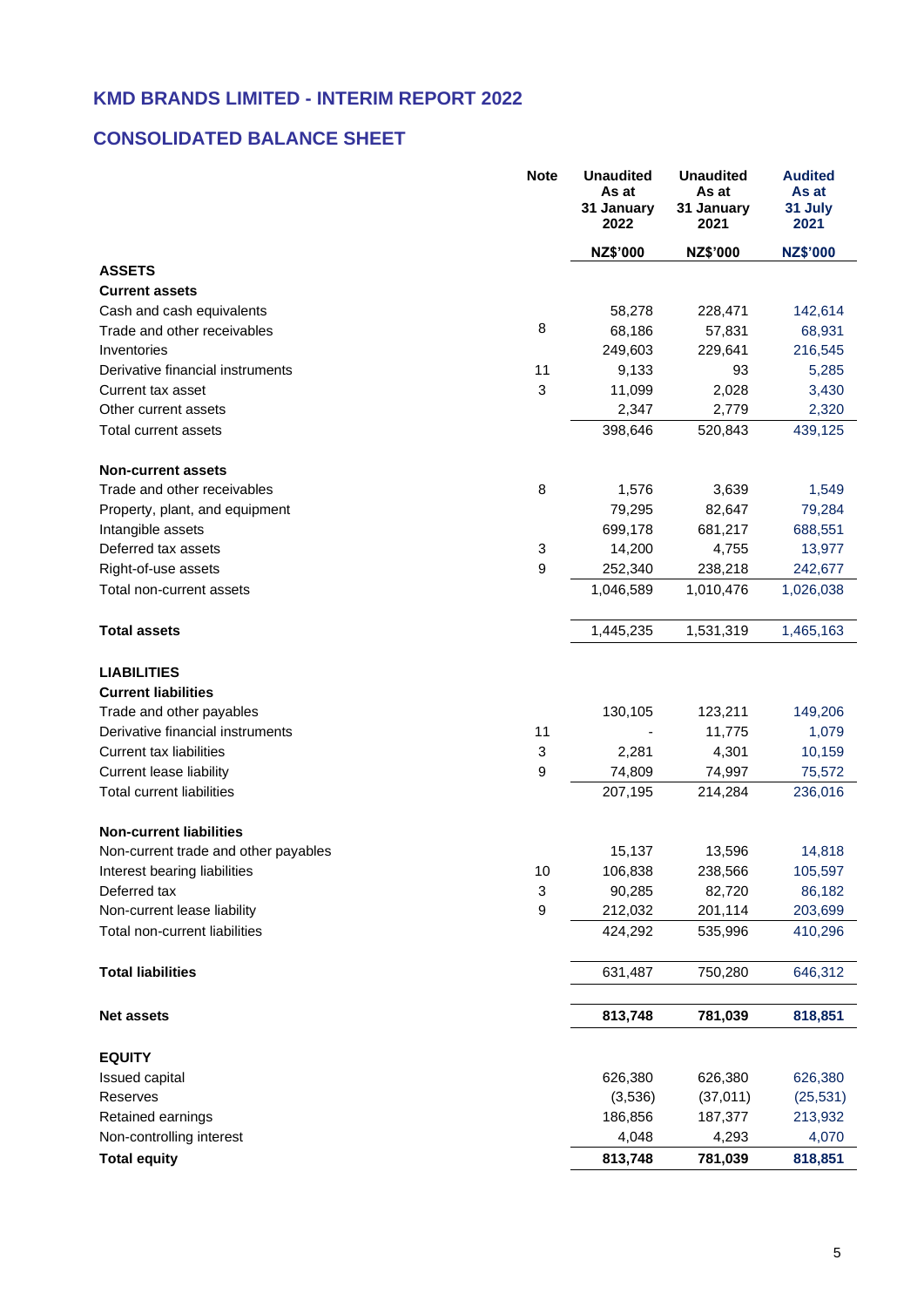## **CONSOLIDATED STATEMENT OF CASH FLOWS**

|                                                                 | <b>Unaudited</b><br><b>Six Months</b><br><b>Ended</b><br>31 January<br>2022 | <b>Unaudited</b><br><b>Six Months</b><br><b>Ended</b><br>31 January<br>2021 | <b>Audited</b><br>Year<br><b>Ended</b><br>31 July<br>2021 |
|-----------------------------------------------------------------|-----------------------------------------------------------------------------|-----------------------------------------------------------------------------|-----------------------------------------------------------|
|                                                                 | <b>NZ\$'000</b>                                                             | NZ\$'000                                                                    | <b>NZ\$'000</b>                                           |
| Cash was provided from:                                         |                                                                             |                                                                             |                                                           |
| Receipts from customers                                         | 413,710                                                                     | 424,918                                                                     | 920,374                                                   |
| Government grants received                                      | 2,948                                                                       | 18,223                                                                      | 23,892                                                    |
| Interest received                                               | 140                                                                         | 453                                                                         | 834                                                       |
| Income tax received                                             |                                                                             | 8                                                                           | 1,050                                                     |
|                                                                 | 416,798                                                                     | 443,602                                                                     | 946,150                                                   |
| Cash was applied to:                                            |                                                                             |                                                                             |                                                           |
| Payments to suppliers and employees                             | 404,812                                                                     | 368,268                                                                     | 722,656                                                   |
| Income tax paid                                                 | 13,982                                                                      | 13,881                                                                      | 24,987                                                    |
| Interest paid                                                   | 6,173                                                                       | 7,621                                                                       | 15,435                                                    |
|                                                                 | 424,967                                                                     | 389,770                                                                     | 763,078                                                   |
| Net cash (outflow) / inflow from operating activities           | (8, 169)                                                                    | 53,832                                                                      | 183,072                                                   |
| Cash flows from investing activities                            |                                                                             |                                                                             |                                                           |
| Cash was provided from:                                         |                                                                             |                                                                             |                                                           |
| Proceeds from sale of property, plant, and equipment            |                                                                             | 24                                                                          | $\overline{2}$                                            |
|                                                                 |                                                                             | 24                                                                          | $\overline{2}$                                            |
| Cash was applied to:                                            |                                                                             |                                                                             |                                                           |
| Purchase of property, plant, and equipment                      | 8,929                                                                       | 6,125                                                                       | 15,044                                                    |
| Purchase of intangibles                                         | 4,229                                                                       | 6,141                                                                       | 20,509                                                    |
| Acquisition of subsidiaries                                     |                                                                             |                                                                             | 1,029                                                     |
|                                                                 | 13,158                                                                      | 12,266                                                                      | 36,582                                                    |
| Net cash (outflow) from investing activities                    | (13, 158)                                                                   | (12, 242)                                                                   | (36,580)                                                  |
|                                                                 |                                                                             |                                                                             |                                                           |
| Cash flows from financing activities<br>Cash was provided from: |                                                                             |                                                                             |                                                           |
| Proceeds of borrowings                                          | 24,000                                                                      |                                                                             |                                                           |
|                                                                 | 24,000                                                                      |                                                                             |                                                           |
| Cash was applied to:                                            |                                                                             |                                                                             |                                                           |
| Dividends paid                                                  | 21,716                                                                      |                                                                             | 14,180                                                    |
| Repayment of borrowings                                         | 24,000                                                                      |                                                                             | 128,894                                                   |
| Repayment of lease liabilities                                  | 41,896                                                                      | 43,161                                                                      | 89,749                                                    |
|                                                                 | 87,612                                                                      | 43,161                                                                      | 232,823                                                   |
|                                                                 |                                                                             |                                                                             |                                                           |
| Net cash (outflow) from financing activities                    | (63, 612)                                                                   | (43, 161)                                                                   | (232, 823)                                                |
| Net (decrease) in cash held                                     | (84,939)                                                                    | (1,571)                                                                     | (86, 331)                                                 |
| Opening cash and cash equivalents                               | 142,614                                                                     | 231,885                                                                     | 231,885                                                   |
| Effect of foreign exchange rates                                | 603                                                                         | (1, 843)                                                                    | (2,940)                                                   |
| <b>Closing cash and cash equivalents</b>                        | 58,278                                                                      | 228,471                                                                     | 142,614                                                   |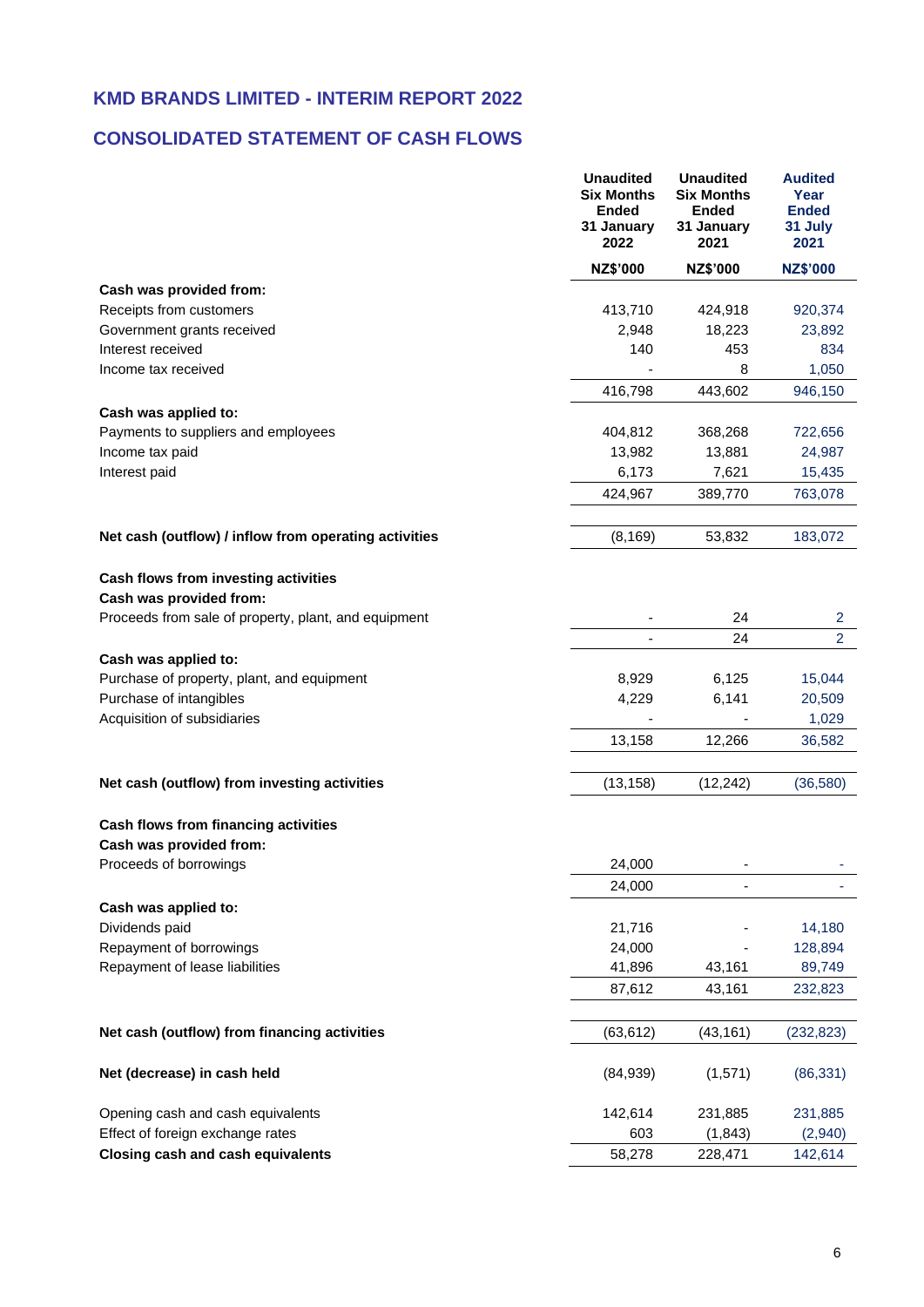#### **RECONCILIATION OF NET (LOSS)/PROFIT AFTER TAXATION WITH CASH (OUTFLOW)/INFLOW FROM OPERATING ACTIVITIES**

|                                                                    | <b>Unaudited</b><br><b>Six Months</b><br><b>Ended</b><br>31 January<br>2022 | <b>Unaudited</b><br><b>Six Months</b><br><b>Ended</b><br>31 January<br>2021 | <b>Audited</b><br>Year<br><b>Ended</b><br>31 July<br>2021 |
|--------------------------------------------------------------------|-----------------------------------------------------------------------------|-----------------------------------------------------------------------------|-----------------------------------------------------------|
|                                                                    | NZ\$'000                                                                    | NZ\$'000                                                                    | <b>NZ\$'000</b>                                           |
| (Loss)/Profit after income tax                                     | (5,505)                                                                     | 22,279                                                                      | 63,429                                                    |
| Movement in working capital:                                       |                                                                             |                                                                             |                                                           |
| (Increase) / decrease in trade and other receivables               | 1,770                                                                       | 15,219                                                                      | 5,604                                                     |
| (Increase) / decrease in inventories                               | (29, 973)                                                                   | (3,015)                                                                     | 8,190                                                     |
| (Increase) / decrease in other current assets                      |                                                                             |                                                                             | 431                                                       |
| Increase / (decrease) in trade and other payables                  | (21,084)                                                                    | (25, 596)                                                                   | 3,504                                                     |
| Increase / (decrease) in tax liability                             | (15, 562)                                                                   | (4, 167)                                                                    | 398                                                       |
|                                                                    | (64, 849)                                                                   | (17, 559)                                                                   | 18,127                                                    |
| Add non-cash items:                                                |                                                                             |                                                                             |                                                           |
| Depreciation of property, plant, and equipment                     | 10,227                                                                      | 10,358                                                                      | 20,851                                                    |
| Amortisation of intangibles                                        | 5,490                                                                       | 4,457                                                                       | 8,614                                                     |
| Depreciation of right-of-use assets                                | 39,524                                                                      | 41,353                                                                      | 86,382                                                    |
| Impairment of assets                                               |                                                                             |                                                                             | 1,910                                                     |
| Paycheck Protection Program (PPP) loan forgiveness                 |                                                                             | (684)                                                                       | (4,025)                                                   |
| Foreign currency translation of working capital balances           | 3,327                                                                       | (5,062)                                                                     | (3,319)                                                   |
| Movement in deferred taxation                                      | 2,235                                                                       | (1,993)                                                                     | (12,057)                                                  |
| Employee share-based remuneration                                  | 1,205                                                                       | 667                                                                         | 1,798                                                     |
| Loss on disposal of property, plant, and equipment and intangibles | 177                                                                         | 16                                                                          | 1,362                                                     |
|                                                                    | 62,185                                                                      | 49,112                                                                      | 101,516                                                   |
| Cash (outflow)/inflow from operating activities                    | (8, 169)                                                                    | 53,832                                                                      | 183,072                                                   |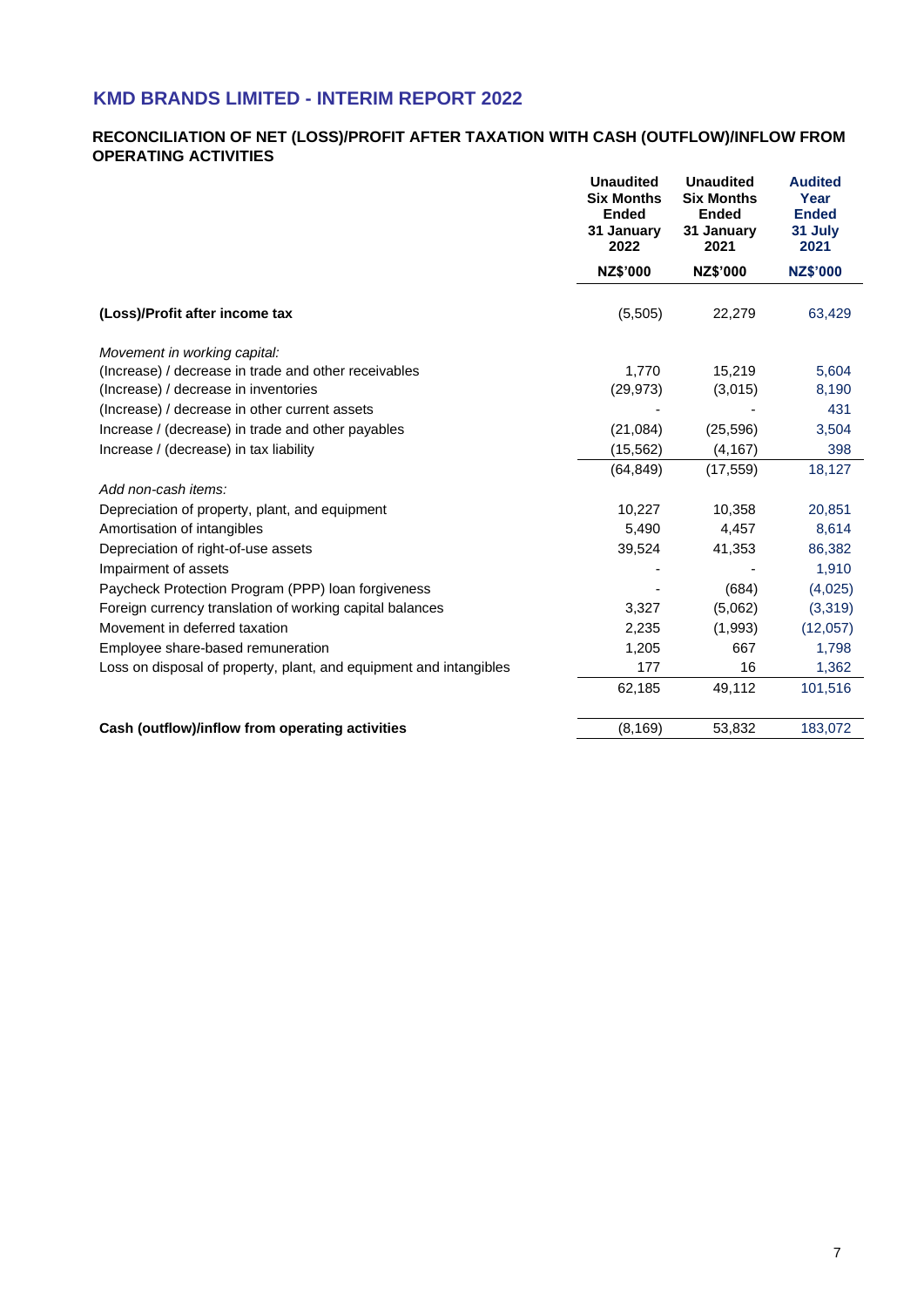#### **1 GENERAL INFORMATION**

KMD Brands Limited (the Company), formerly known as Kathmandu Holdings Limited, and its subsidiaries (together the Group) is a designer, marketer, retailer and wholesaler of apparel, footwear and equipment for surfing and the outdoors. It operates in New Zealand, Australia, North America, Europe, South East Asia, and Brazil.

The Company is a limited liability company incorporated and domiciled in New Zealand. KMD Brands Limited is a company registered under the Companies Act 1993 and is an FMC reporting entity under Part 7 of the Financial Markets Conduct Act 2013. The address of its registered office is 223 Tuam Street, Christchurch.

These consolidated interim financial statements have been approved for issue by the Board of Directors on 23 March 2022, and have been reviewed, not audited.

**Seasonality –** due to the seasonal nature of the Group's activities, the activities in the second half of the year historically provide a larger portion of the sales and net profit for the full year.

#### **2 BASIS OF PREPARATION OF FINANCIAL STATEMENTS**

These general-purpose financial statements for the six months ended 31 January 2022 have been prepared in accordance with NZ IAS 34, Interim Financial Reporting. In complying with NZ IAS 34, these consolidated interim financial statements also comply with IAS 34.

These consolidated interim financial statements do not include all the notes of the type normally included in an annual financial report. Accordingly, this report should be read in conjunction with the audited financial statements of Kathmandu Holdings Limited for the year ended 31 July 2021 which have been prepared in accordance with the New Zealand equivalents to International Financial Reporting Standards (NZ IFRS) and International Financial Reporting Standards (IFRS).

The Group is designated as a profit-oriented entity for financial reporting purposes.

#### **3 ACCOUNTING POLICIES**

Other than the operating segment change highlighted in Note 7 and the changes noted below, the consolidated interim financial statements have been prepared using the same accounting policies and methods of computation as those used in the audited financial statements of Kathmandu Holdings Limited for the year ended 31 July 2021.

#### **Selling and administrations expenses classification**

During the preparation of financial statements for the year ended 31 July 2021 the Group identified an error in the Rip Curl segment's classification of selling expenses and administration and general expenses in the previously reported interim financial statements for the six months ended 31 January 2021. As a result, selling expenses for the six months ended 31 January 2021 have increased by \$14,414,000 with a corresponding decrease in administration and general expenses to align with the Group policy. The restatement has no impact on total expenditure.

#### **Tax restatements**

In preparing the financial statements for the year ended 31 July 2021 the Group identified an error in the 31 January 2021 interim financial statements relating to the Rip Curl acquisition accounting. The nature of the error related to an overstatement of deferred tax by \$737,000, understatement of current tax by \$2,478,000 and an understatement of goodwill by \$1,741,000. The statement of comprehensive income and cash flows remain unchanged. The 31 January 2021 comparatives presented in these financial statements have been restated to reflect these changes.

Also during the year ended 31 July 2021 the Group recognised \$9,578,000 of previously unrecognised Rip Curl US tax losses. As a result of recognising the deferred tax losses the deferred tax asset is now separately disclosed in the consolidated balance sheet. For consistency the 31 January 2021 deferred tax asset of \$4,755,000 has also been separately disclosed in the consolidated balance sheet. The deferred tax assets for the six months ended 31 January 2021 was previously netted off in the deferred tax liability balance of \$82,720,000.

#### **Consideration of the IFRS Interpretations Committee ('IFRIC') agenda decision**

In April 2021, IFRIC issued an agenda decision clarifying its interpretation on how current accounting standards apply to configuration and customisation costs incurred in implementing Software-as-a-Service ('SaaS') cloud computing arrangements. The IFRIC decision has clarified that because SaaS arrangements are service contracts that provide the Group with the right to access the cloud provider's application software over the contract period, costs to configure or customise this software should be recognised as operating expenses when the services are received.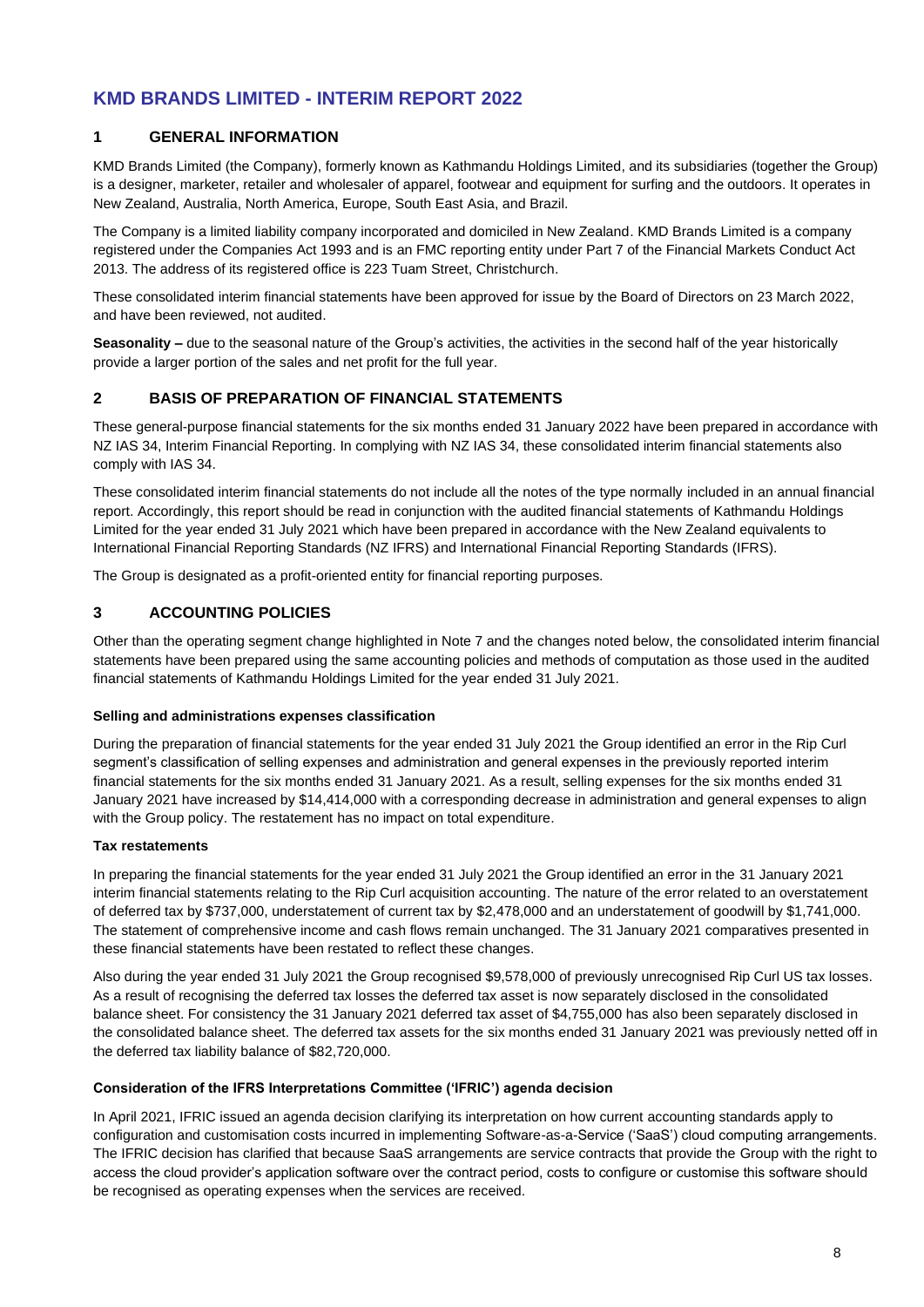The Group's current accounting policy is to record these configuration and customisation costs as part of the cost of an intangible asset and amortise these costs over the useful life of the software assets. The Group is well advanced in a detailed review process with a professional services firm to quantify the impact of this agenda decision on the financial statements of the Group; however, given the quantum of the amounts involved and the analysis required, this has not been finalised as at the date of this report. We will continue our review the capitalised SaaS costs to reliably quantify the extent of any adjustment that maybe required due to the agenda decision and therefore we have continued to capitalise new costs that have occurred after 31 July 2021 in line with the previously approved accounting policy. At 31 January 2022 the Group's carrying value of capitalised software is \$29,165,000 which includes SaaS solutions.

It is anticipated that this exercise will be completed and reflected in the results for the financial year ending 31 July 2022.

#### **New standards first applied in the period**

There are no new standards first applied in the period.

#### **Standards, interpretations, and amendments to published standards that are not yet effective**

There are no standards or amendments published but not yet effective that are expected to have a significant impact on the Group.

#### **4 IMPACT OF COVID-19**

COVID-19 continues to have an impact on the Group, with local and global restrictions on movement, travel and gatherings resulting in a significant reduction in footfall during the period. Stores across our network continue to open and close based on government mandated lockdowns and staffing constraints a result of illness and isolation requirements

As outlined in the 2021 Annual Report, there continues to be uncertainties due to the COVID-19 pandemic that affects the Group's key estimates and judgements, including:

**Intangible assets and goodwill –** the ability to achieve future forecasts and the consequential impact on the carrying value of goodwill and other finite life intangibles. The Group have considered whether there are any events or changes in circumstances since 31 July 2021 and the signing of the 2021 consolidated financial statements that may be an impairment indicator as at 31 January 2022.

Factors considered include:

- The Group market capitalisation remains above the net assets of the Group at 31 January 2022, this is further supported by an increase in the share price since year end.
- The trading performance of each cash generating unit (CGU) for the period is broadly in line with our internal expectations when the impact of the Q1 lockdowns and Oboz supply chain disruptions are excluded; and
- Each CGU continues to have sufficient headroom above the carrying value of its assets when the expected FY22 result (inclusive of the Q1 impact) is applied to the FY21 impairment models.

Having considered the above factors the Group is comfortable that there are no material adverse events or changes in circumstances that would require impairment testing to be performed at 31 January 2022.

**Trade receivables –** the ability of wholesale customers to pay. The Group continues to actively monitor payment collection rates and the level of provisions across the Group. The receivable ageing continues to improve and as a result the expected credit loss has been adjusted (refer note 8).

Despite the continuing impact of COVID-19, the Directors are satisfied that there will be adequate cash flows generated from operating and financing activities to meet the obligations of the Group for a period of at least 12 months from the date of approving the consolidated financial statements. The Group was fully compliant with all banking covenants during the period and, based on the current cash flow forecasts, the Group expects to remain compliant with all covenants at all measurement dates for at least 12 months from the date of approving the consolidated financial statements.

Taking into consideration the current trading results, the net debt (excluding lease liabilities) of \$48,560,000 and liquidity of \$247,193,000 at 31 January 2022 (refer note 10), the financial statements continue to be prepared on a going concern basis.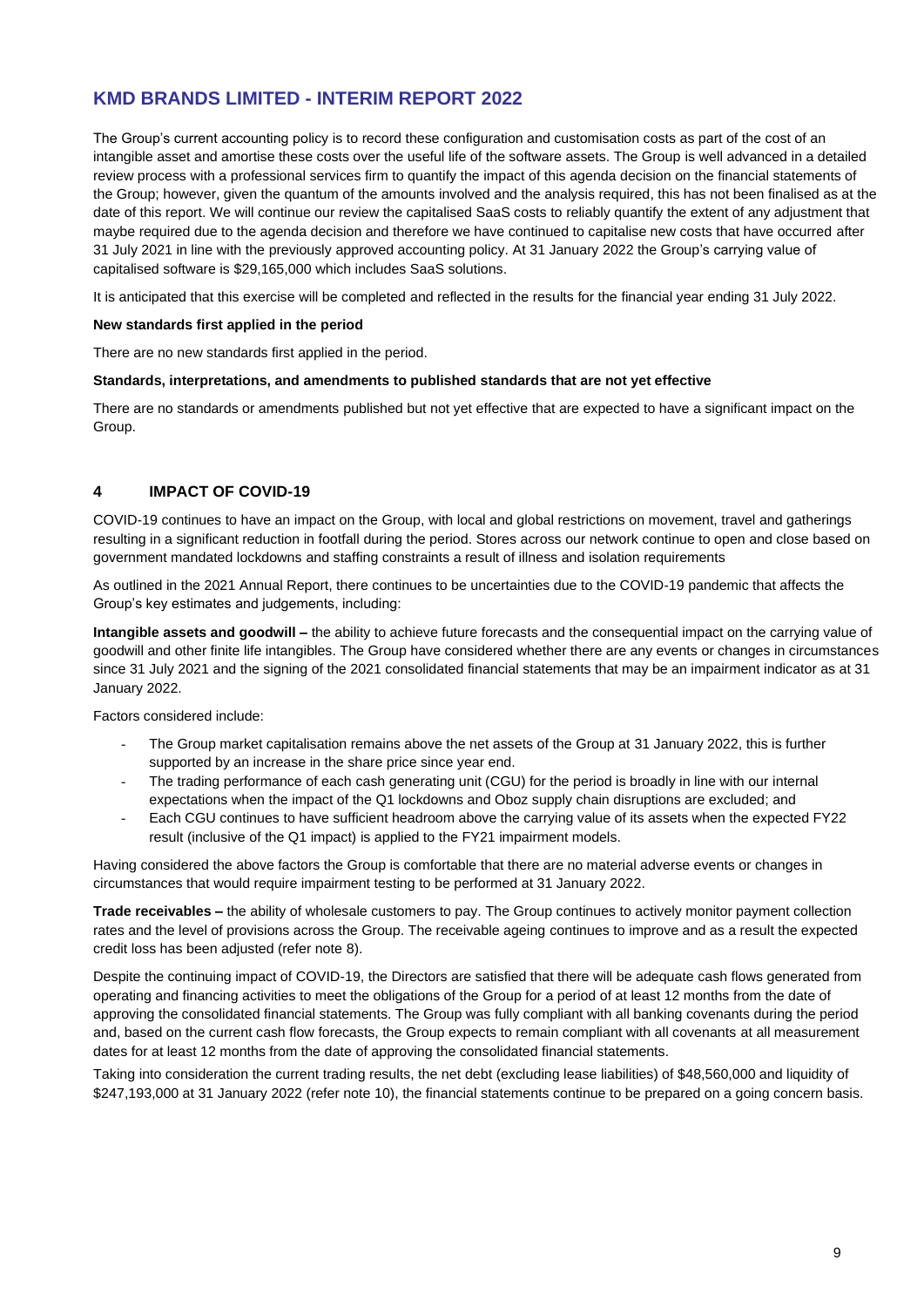#### **5 REVENUE**

|                    | <b>Unaudited</b><br><b>Six Months</b><br><b>Ended</b><br>31 January<br>2022 | <b>Unaudited</b><br><b>Six Months</b><br><b>Ended</b><br>31 January<br>2021 | <b>Audited</b><br>Year<br><b>Ended</b><br>31 July<br>2021 |
|--------------------|-----------------------------------------------------------------------------|-----------------------------------------------------------------------------|-----------------------------------------------------------|
|                    | <b>NZ\$'000</b>                                                             | <b>NZ\$'000</b>                                                             | <b>NZ\$'000</b>                                           |
| Sale of goods      | 401,722                                                                     | 406,679                                                                     | 915,570                                                   |
| Royalty revenue    | 5,290                                                                       | 3,885                                                                       | 6,950                                                     |
| Commission revenue | 292                                                                         | 149                                                                         | 272                                                       |
|                    | 407,304                                                                     | 410,713                                                                     | 922,792                                                   |

Other income includes government grants received by group entities of \$2,948,000 (2021: \$20,503,000) related to wage and other subsidies received in response to the impact of COVID-19.

#### **6 EXPENSES**

|                                                           | <b>Unaudited</b><br><b>Six Months</b><br>Ended<br>31 January<br>2022 | <b>Unaudited</b><br><b>Six Months</b><br><b>Ended</b><br>31 January<br>2021 | <b>Audited</b><br>Year<br><b>Ended</b><br>31 July<br>2021 |
|-----------------------------------------------------------|----------------------------------------------------------------------|-----------------------------------------------------------------------------|-----------------------------------------------------------|
|                                                           | NZ\$'000                                                             | NZ\$'000                                                                    | <b>NZ\$'000</b>                                           |
| (Loss)/Profit before tax includes the following expenses: |                                                                      |                                                                             |                                                           |
| Depreciation of property, plant, and equipment            | 10,227                                                               | 10,358                                                                      | 20,851                                                    |
| Amortisation                                              | 5,490                                                                | 4,457                                                                       | 8,614                                                     |
| Depreciation of right-of-use assets                       | 39,524                                                               | 41,353                                                                      | 86,382                                                    |
| Impairment expense                                        |                                                                      |                                                                             | 1,910                                                     |
| Employee entitlements expense                             | 94,591                                                               | 99,717                                                                      | 199,190                                                   |
| Rental expense                                            | 7,225                                                                | 5,558                                                                       | 9,977                                                     |
| Finance costs – net consist of:                           |                                                                      |                                                                             |                                                           |
| Interest income                                           | (140)                                                                | (453)                                                                       | (834)                                                     |
| Interest expense on term debt                             | 629                                                                  | 1,411                                                                       | 2,370                                                     |
| Interest on lease liabilities                             | 4,269                                                                | 4,493                                                                       | 8,879                                                     |
| Other finance costs                                       | 1,549                                                                | 3,929                                                                       | 5,358                                                     |
| Net exchange loss/(gain) on foreign currency              | (576)                                                                | (185)                                                                       | 704                                                       |
|                                                           | 5,731                                                                | 9,195                                                                       | 16,477                                                    |

Other finance costs relate to facility fees on banking arrangements and debt underwriting costs.

#### **7 SEGMENTAL INFORMATION**

The Group has three operating segments representing the brands owned by the Group and a Corporate segment. These operating segments have been determined based on the reports reviewed by the Group Chief Executive Officer and Group Executive Management team.

The operating segments have changed from those reported as at 31 July 2021 to reflect changes in the Group's internal organisation. Comparative information as at 31 January 2021 has been restated accordingly.

- **Rip Curl** designs, manufactures, wholesales and retails surfing equipment and apparel.
- Kathmandu designs, markets, retails and wholesales apparel, footwear and equipment for outdoor travel and adventure.
- Oboz designs, markets, wholesales and retails online outdoor footwear.

The Corporate segment represents group costs, holding companies and consolidation eliminations and constitutes other business activities that do not fall within the brand segments.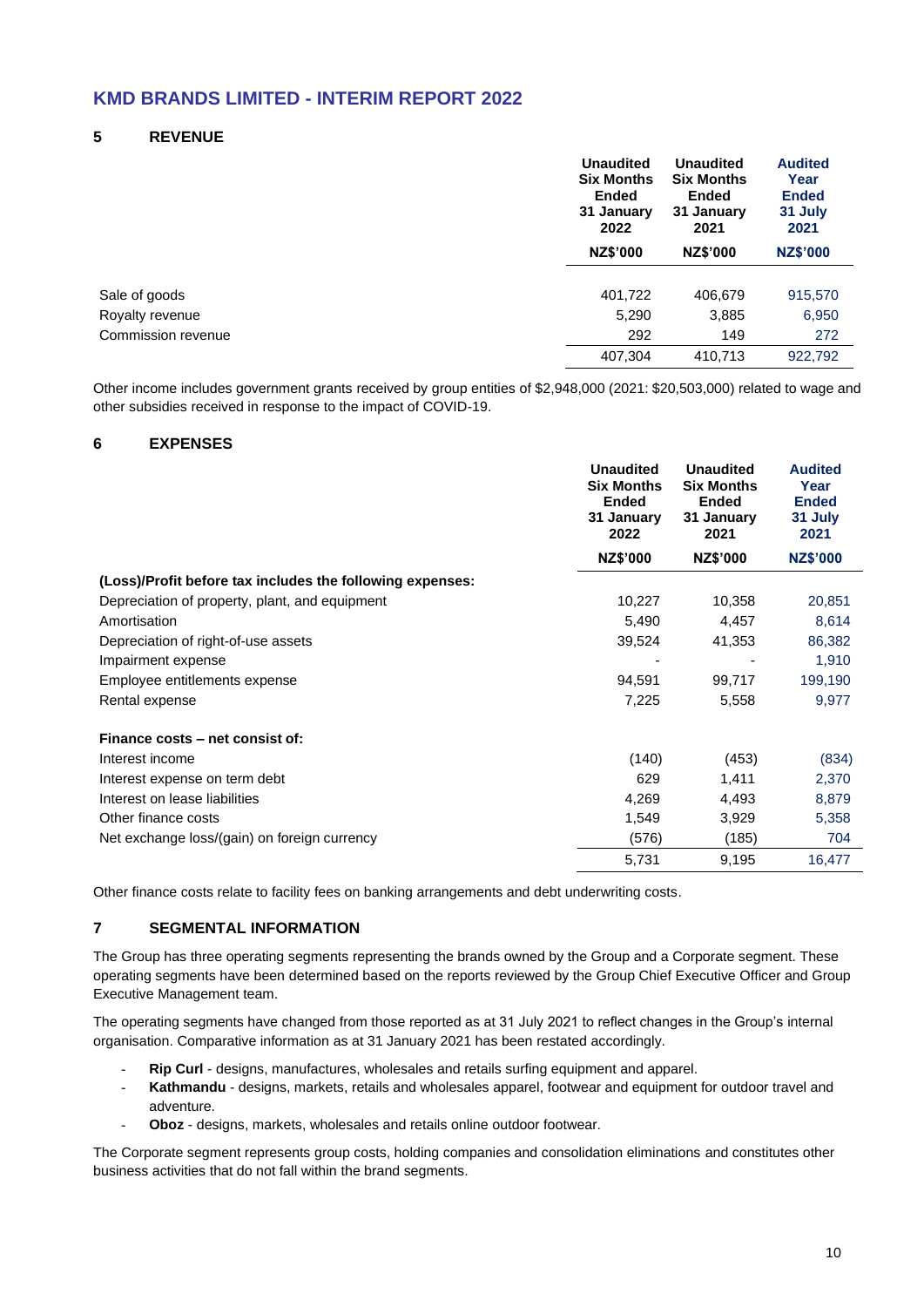EBITDA represents earnings before income taxes (a non-GAAP measure), excluding interest income, interest expense, depreciation, and amortisation, as reported in the financial statements. EBIT represents EBITDA less depreciation and amortisation.

The default basis of allocating shared costs is percentage of revenue with other bases being used where appropriate.

| 31 January 2022                        | <b>Rip Curl</b><br>NZ\$'000 | Kathmandu<br><b>NZ\$'000</b> | Oboz<br>NZ\$'000 | Corporate<br><b>NZ\$'000</b> | Total<br>NZ\$'000 |
|----------------------------------------|-----------------------------|------------------------------|------------------|------------------------------|-------------------|
| <b>Total Segment Sales</b>             | 257,834                     | 128,277                      | 21,255           |                              | 407,366           |
| Sales from internal customers          |                             |                              | 62               |                              | 62                |
| Sales from external customers          | 257,834                     | 128,277                      | 21,193           |                              | 407,304           |
| <b>EBITDA</b>                          | 52,657                      | 8,503                        | (230)            | (4,808)                      | 56,122            |
| Depreciation and software amortisation | (24,008)                    | (30, 624)                    | (604)            | (5)                          | (55, 241)         |
| <b>EBIT</b>                            | 28,649                      | (22, 121)                    | (834)            | (4, 813)                     | 881               |
| Income tax expense                     | (9, 129)                    | 7,361                        | 127              | 986                          | (655)             |
| Total segment assets                   | 653,111                     | 658,771                      | 127,107          | 6,246                        | 1,445,235         |
| Total assets include:                  |                             |                              |                  |                              |                   |
| Non-current assets                     | 443.681                     | 490.283                      | 112.612          | 13                           | 1,046,589         |
| Additions to non-current assets        | 23,729                      | 32,619                       | 769              |                              | 57,144            |
| Total segment liabilities              | 251,249                     | 256,498                      | 19,438           | 104,302                      | 631,487           |

| 31 January 2021 (restated)             | <b>Rip Curl</b> | Kathmandu       | Oboz     | Corporate                    | Total     |
|----------------------------------------|-----------------|-----------------|----------|------------------------------|-----------|
|                                        | <b>NZ\$'000</b> | <b>NZ\$'000</b> | NZ\$'000 | <b>NZ\$'000</b>              | NZ\$'000  |
| <b>Total Segment Sales</b>             | 251,080         | 129,265         | 32,374   |                              | 412,719   |
| Sales from internal customers          |                 |                 | 2,006    | $\qquad \qquad \blacksquare$ | 2,006     |
| Sales from external customers          | 251,080         | 129,265         | 30,368   | $\overline{\phantom{0}}$     | 410,713   |
| <b>EBITDA</b>                          | 67,775          | 28,563          | 3,804    | (4,787)                      | 95,355    |
| Depreciation and software amortisation | (25, 186)       | (30, 748)       | (232)    | (2)                          | (56, 168) |
| <b>EBIT</b>                            | 42,589          | (2, 185)        | 3,572    | (4,789)                      | 39,187    |
| Income tax expense                     | (11, 253)       | 1,584           | (833)    | 2,789                        | (7, 713)  |
| Total segment assets                   | 629,444         | 769,196         | 124,050  | 8,629                        | 1,531,319 |
| Total assets include:                  |                 |                 |          |                              |           |
| Non-current assets                     | 419,650         | 489,767         | 101,038  | 21                           | 1,010,476 |
| Additions to non-current assets        | 16,213          | 20,272          | 306      | 21                           | 36,812    |
| Total segment liabilities              | 245,186         | 253,241         | 17,294   | 234,559                      | 750,280   |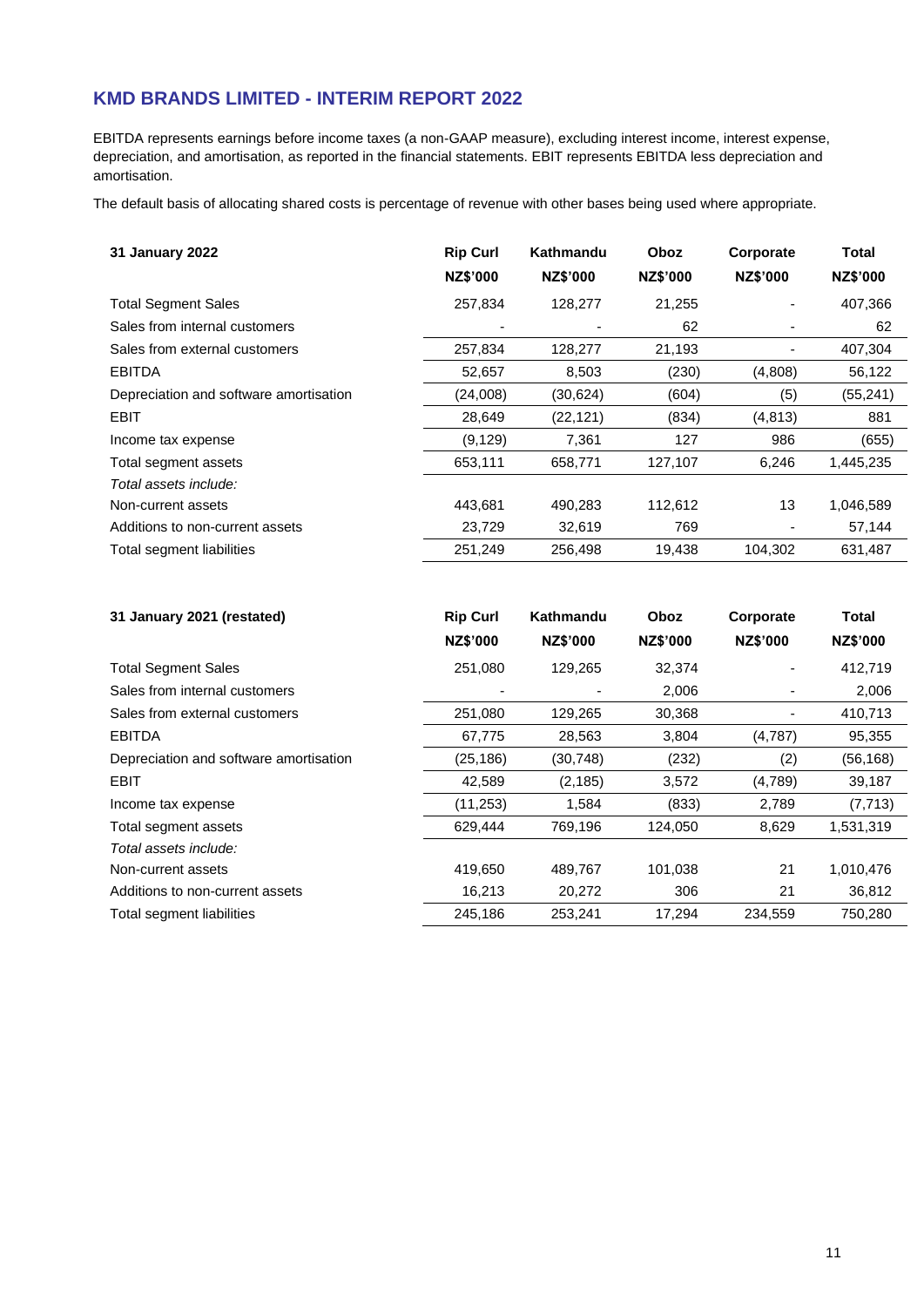#### **8 TRADE AND OTHER RECEIVABLES**

|                                      | <b>Unaudited</b><br><b>Six Months</b><br><b>Ended</b><br>31 January<br>2022 | <b>Unaudited</b><br><b>Six Months</b><br><b>Ended</b><br>31 January<br>2021 | <b>Audited</b><br>Year<br><b>Ended</b><br>31 July<br>2021 |
|--------------------------------------|-----------------------------------------------------------------------------|-----------------------------------------------------------------------------|-----------------------------------------------------------|
|                                      | NZ\$'000                                                                    | NZ\$'000                                                                    | <b>NZ\$'000</b>                                           |
| Current:                             |                                                                             |                                                                             |                                                           |
| Trade receivables                    | 53,594                                                                      | 52,805                                                                      | 61,084                                                    |
| Allowance for expected credit losses | (5, 193)                                                                    | (9,845)                                                                     | (5,680)                                                   |
| Other receivables and prepayments    | 19,785                                                                      | 14,871                                                                      | 13,527                                                    |
|                                      | 68,186                                                                      | 57,831                                                                      | 68,931                                                    |
| Non-current:                         |                                                                             |                                                                             |                                                           |
| Other receivables                    | 1,576                                                                       | 3,639                                                                       | 1,549                                                     |

#### **9 LEASES**

#### **Right-of-use assets**

The movements in right of use assets for the period ended 31 January 2022 were as follows:

|                                                   | <b>Unaudited</b><br><b>Six Months</b><br><b>Ended</b><br>31 January<br>2022 | <b>Unaudited</b><br><b>Six Months</b><br><b>Ended</b><br>31 January<br>2021 | <b>Audited</b><br>Year<br><b>Ended</b><br>31 July<br>2021 |
|---------------------------------------------------|-----------------------------------------------------------------------------|-----------------------------------------------------------------------------|-----------------------------------------------------------|
|                                                   | NZ\$'000                                                                    | NZ\$'000                                                                    | <b>NZ\$'000</b>                                           |
| Opening net book value                            | 242,677                                                                     | 258,699                                                                     | 258,699                                                   |
| Additions and modifications to right-of-use asset | 43.986                                                                      | 24,546                                                                      | 76,853                                                    |
| Depreciation for the period                       | (39, 524)                                                                   | (41, 352)                                                                   | (86,382)                                                  |
| Impairment for the period                         |                                                                             |                                                                             | (1,894)                                                   |
| Exchange differences                              | 5.201                                                                       | (3,675)                                                                     | (4,599)                                                   |
| Closing net book value                            | 252.340                                                                     | 238,218                                                                     | 242,677                                                   |

#### **Lease liabilities**

The movements in lease liabilities for the period ended 31 January 2022 were as follows:

|                                                     | Unaudited<br><b>Six Months</b><br><b>Ended</b><br>31 January<br>2022<br>NZ\$'000 | Unaudited<br><b>Six Months</b><br><b>Ended</b><br>31 January<br>2021<br><b>NZ\$'000</b> | <b>Audited</b><br>Year<br><b>Ended</b><br>31 July<br>2021<br><b>NZ\$'000</b> |
|-----------------------------------------------------|----------------------------------------------------------------------------------|-----------------------------------------------------------------------------------------|------------------------------------------------------------------------------|
| <b>Opening lease liabilities</b>                    | 279.271                                                                          | 298.622                                                                                 | 298,622                                                                      |
| Additions and modifications to lease liability      | 44.484                                                                           | 24,082                                                                                  | 75,601                                                                       |
| Interest expense on lease liabilities               | 4.269                                                                            | 4.493                                                                                   | 8,879                                                                        |
| Repayment of lease liabilities (including interest) | (46,663)                                                                         | (47, 189)                                                                               | (98.694)                                                                     |
| Exchange differences                                | 5,480                                                                            | (3,897)                                                                                 | (5, 137)                                                                     |
| Closing net book value                              | 286.841                                                                          | 276,111                                                                                 | 279,271                                                                      |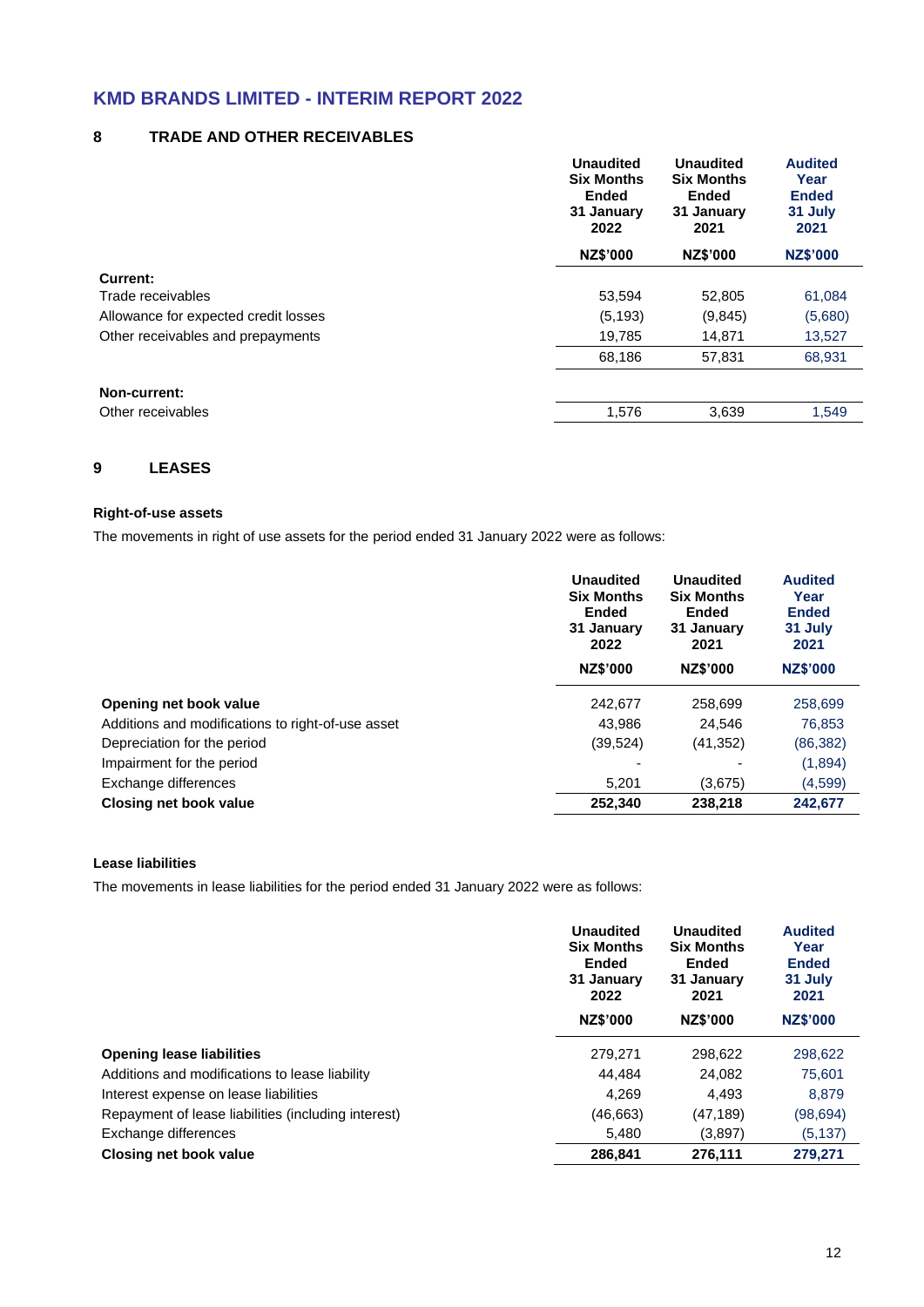#### **10 INTEREST BEARING LIABILITIES**

|                              | <b>Unaudited</b>  | <b>Unaudited</b>  | <b>Audited</b>  |
|------------------------------|-------------------|-------------------|-----------------|
|                              | <b>Six Months</b> | <b>Six Months</b> | Year            |
|                              | <b>Ended</b>      | Ended             | <b>Ended</b>    |
|                              | 31 January        | 31 January        | 31 July         |
|                              | 2022              | 2021              | 2021            |
|                              | <b>NZ\$'000</b>   | <b>NZ\$'000</b>   | <b>NZ\$'000</b> |
|                              |                   |                   |                 |
| Interest bearing liabilities | 106,838           | 238,566           | 105,597         |

#### **Group Facility Agreement**

The Group has a multi-option syndicated facility agreement, with a sustainability linked loan of A\$100 million, a revolving cash advance facility of A\$115 million and NZ\$24 million, trade finance sub-facilities of A\$30 million and NZ\$10 million, and instruments sub-facilities of A\$20 million and NZ\$4 million. All facilities are repayable in full on 26 May 2024.

Interest is payable based on the BKBM rate (NZD borrowings), the BBSY rate (AUD borrowings), or the applicable short-term rate for interest periods less than 30 days, plus a margin of up to 1.25%. The debt is secured by the assets of the guaranteeing group in accordance with the Security Trust Deed dated 25 October 2019 as amended 26 May 2021.

The covenants entered into by the Group require specified calculations of Group earnings before interest, tax, depreciation and amortisation (EBITDA) plus lease rental costs to exceed total fixed charges (net interest expense and lease rental costs) at the end of each half during the financial year. Similarly, EBITDA must be no less than a specified proportion of total net debt at the end of each six-month interim period. The calculations of these covenants are specified in the bank facility agreement of 25 October 2019 as amended and restated on 26 May 2021. The Group has complied with its banking covenants at all measurement points during the year.

The current interest rate, prior to hedging, on the term loans is at 1.00% (2021: 0.96%).

#### **11 FINANCIAL RISK MANAGEMENT AND FINANCIAL INSTRUMENTS**

#### **(a) Financial risk factors**

The Group's activities expose it to a variety of financial risks, market risk (including currency risk and interest rate risk), credit risk and liquidity risk. The Group's overall risk management programme focuses on the unpredictability of financial markets and seeks to minimise potential adverse effects on the financial performance of the Group. The Group uses derivative financial instruments such as foreign exchange contracts and interest rate swaps to manage certain risk exposures. Derivatives are exclusively used for economic hedging purposes, i.e. not as trading or other speculative instruments, however not all derivative financial instruments qualify for hedge accounting.

Risk management is carried out based on policies approved by the Board of Directors. The Group treasury policy provides written principles for overall risk management, as well as policies covering specific areas, such as foreign exchange risk.

Liquidity risk is the risk that the Group will not be able to meet its financial obligations as they fall due. The Group manages this risk by actively managing working capital and ensuring flexibility in funding arrangements. Refer to note 10 for details of the funding arrangements in place as at 31 January 2022. Also refer to note 4 for the liquidity risk in relation to the impact of COVID-19.

The consolidated interim financial statements do not include all financial risk management information and disclosures required in the annual financial statements; they should be read in conjunction with the Group's annual financial statements as at 31 July 2021. There have been no changes in the risk management department or in any risk.

#### **(b) Fair value estimation**

The only financial instruments held by the Group that are measured at fair value are over-the-counter derivatives. These derivatives have all been determined to be within level 2 (for the purposes of NZ IFRS 13) of the fair value hierarchy as all significant inputs required to ascertain the fair value of these derivatives are observable.

There were no changes in valuation techniques during the period.

The following methods and assumptions were used to estimate the fair values for each class of financial instrument.

*Trade debtors, trade creditors and bank balances*

The carrying value of these items is equivalent to their fair value.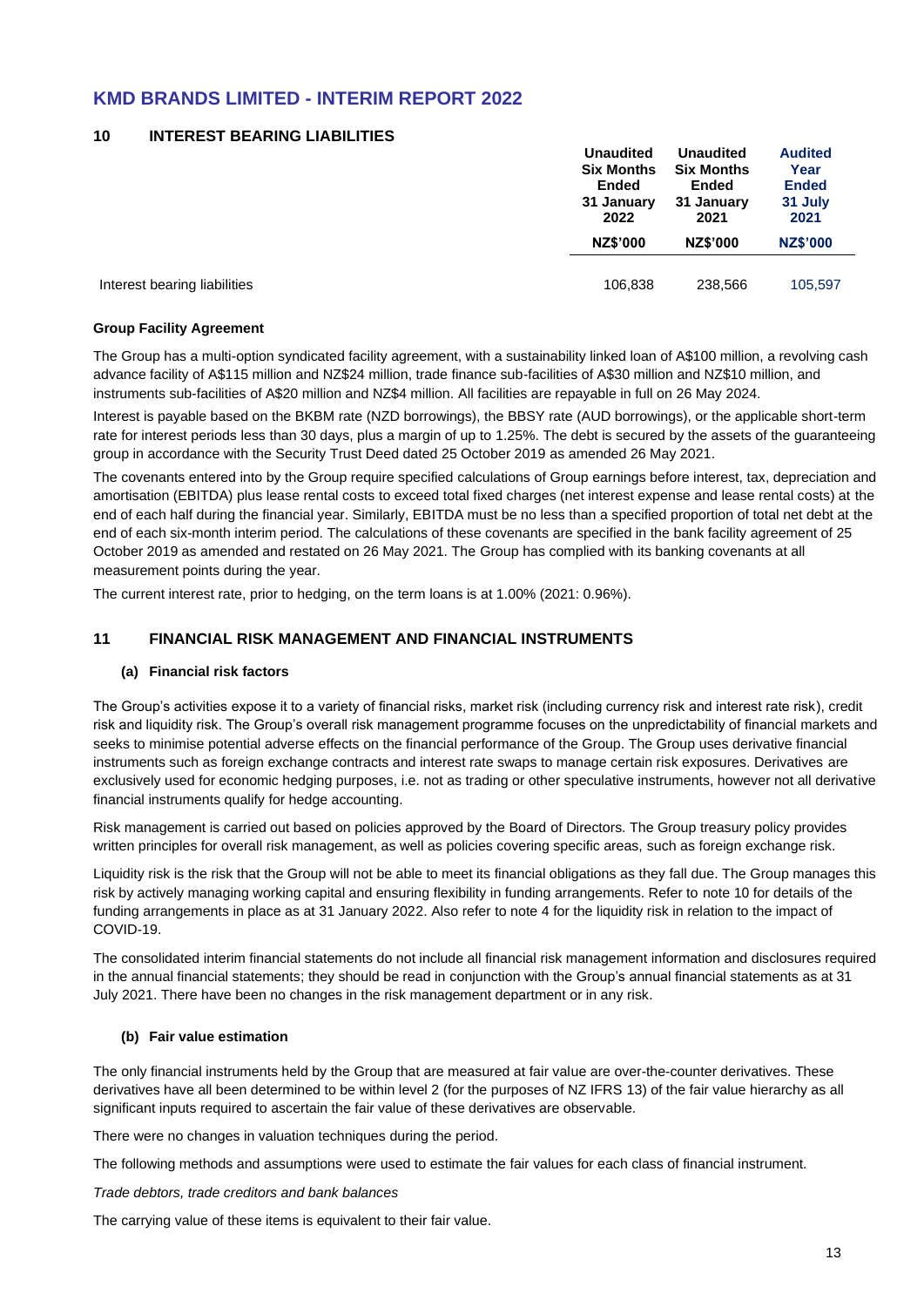#### *Term liabilities*

The fair value of the Group's term liabilities is approximately carrying value.

#### *Foreign exchange contracts and interest rate swaps*

The forward foreign exchange contracts have been fair valued using forward exchange rates that are quoted in an active market. Interest rate swaps are fair valued using forward interest rates extracted from observable yield curves. The effects of discounting are insignificant for these derivatives.

#### *Guarantees and overdraft facilities*

The fair value of these instruments is estimated on the basis that management do not expect settlement at face value to arise. The carrying value and fair value of these instruments is approximately nil. All guarantees are repayable on demand.

The following table presents the Group's assets and liabilities that are measured at fair value at balance date:

|                                  | <b>Unaudited</b><br><b>Six Months</b><br><b>Ended</b><br>31 January<br>2022<br><b>NZ\$'000</b> | <b>Unaudited</b><br><b>Six Months</b><br><b>Ended</b><br>31 January<br>2021<br>NZ\$'000 | <b>Audited</b><br>Year<br><b>Ended</b><br>31 July<br>2021<br><b>NZ\$'000</b> |
|----------------------------------|------------------------------------------------------------------------------------------------|-----------------------------------------------------------------------------------------|------------------------------------------------------------------------------|
|                                  |                                                                                                |                                                                                         |                                                                              |
| <b>Assets</b>                    |                                                                                                |                                                                                         |                                                                              |
| Derivative financial instruments | 9,133                                                                                          | 93                                                                                      | 5,285                                                                        |
| <b>Total assets</b>              | 9,133                                                                                          | 93                                                                                      | 5,285                                                                        |
| <b>Liabilities</b>               |                                                                                                |                                                                                         |                                                                              |
| Derivative financial instruments | ۰                                                                                              | 11,775                                                                                  | 1,079                                                                        |
| <b>Total liabilities</b>         |                                                                                                | 11,775                                                                                  | 1,079                                                                        |
|                                  |                                                                                                |                                                                                         |                                                                              |

#### **12 COMMITMENTS**

#### **Capital commitments**

Capital commitments contracted for at balance date are:

|                                | <b>Unaudited</b><br><b>Six Months</b><br>Ended<br>31 January<br>2022 | <b>Unaudited</b><br><b>Six Months</b><br><b>Ended</b><br>31 January<br>2021 | <b>Audited</b><br>Year<br><b>Ended</b><br>31 July<br>2021 |
|--------------------------------|----------------------------------------------------------------------|-----------------------------------------------------------------------------|-----------------------------------------------------------|
|                                | <b>NZ\$'000</b>                                                      | <b>NZ\$'000</b>                                                             | <b>NZ\$'000</b>                                           |
| Property, plant, and equipment | 2,902                                                                | 2,945                                                                       | 4,110                                                     |
| Intangible assets              | 11.108                                                               | 13,669                                                                      | 7.271                                                     |

Intangible asset commitments as at 31 January 2022 relate to various projects across the Group to upgrade information technology software and systems.

#### **13 CONTINGENT LIABILITIES**

The Group is subject to litigation incidental to its business, none of which is expected to be material. No provision has been made in the Group's consolidated interim financial statements in relation to any current litigation and the Directors believe that such litigation will not have a material effect on the Group's consolidated interim financial position, results of operations or cash flows.

#### **14 CONTINGENT ASSETS**

There are no contingent assets as at 31 January 2022 (2021: nil).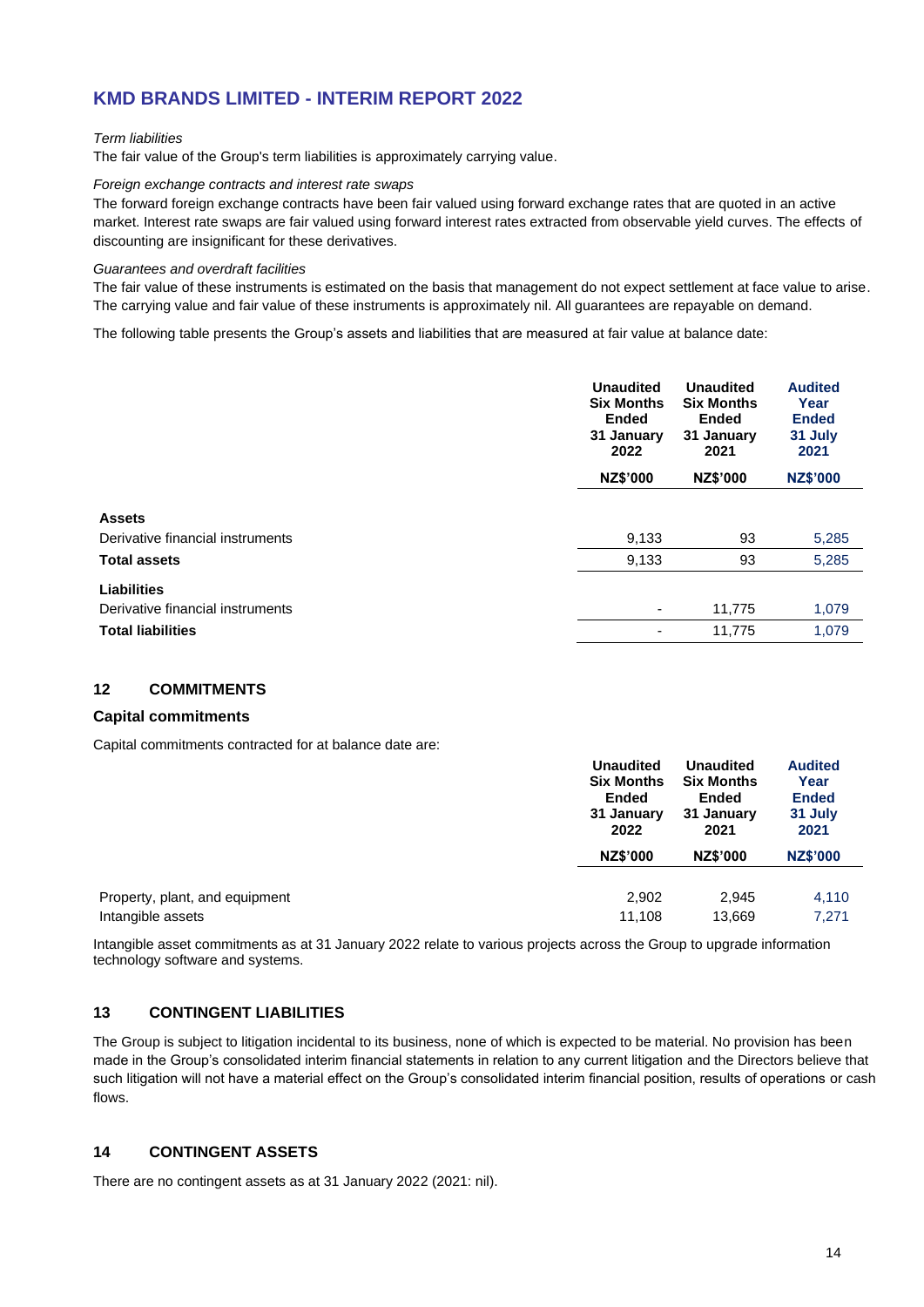#### **15 RELATED PARTY DISCLOSURES**

No amounts owed to related parties have been written off or forgiven during the period.

#### **16 EVENTS OCCURRING AFTER BALANCE DATE**

On 23 March 2022, the Directors declared an interim dividend of NZ 3.0 cents per share to be paid on 30 June 2022. This dividend will not be imputed but will be fully franked for Australian shareholders.

There are no other events after balance date which materially affect the information within the financial statements.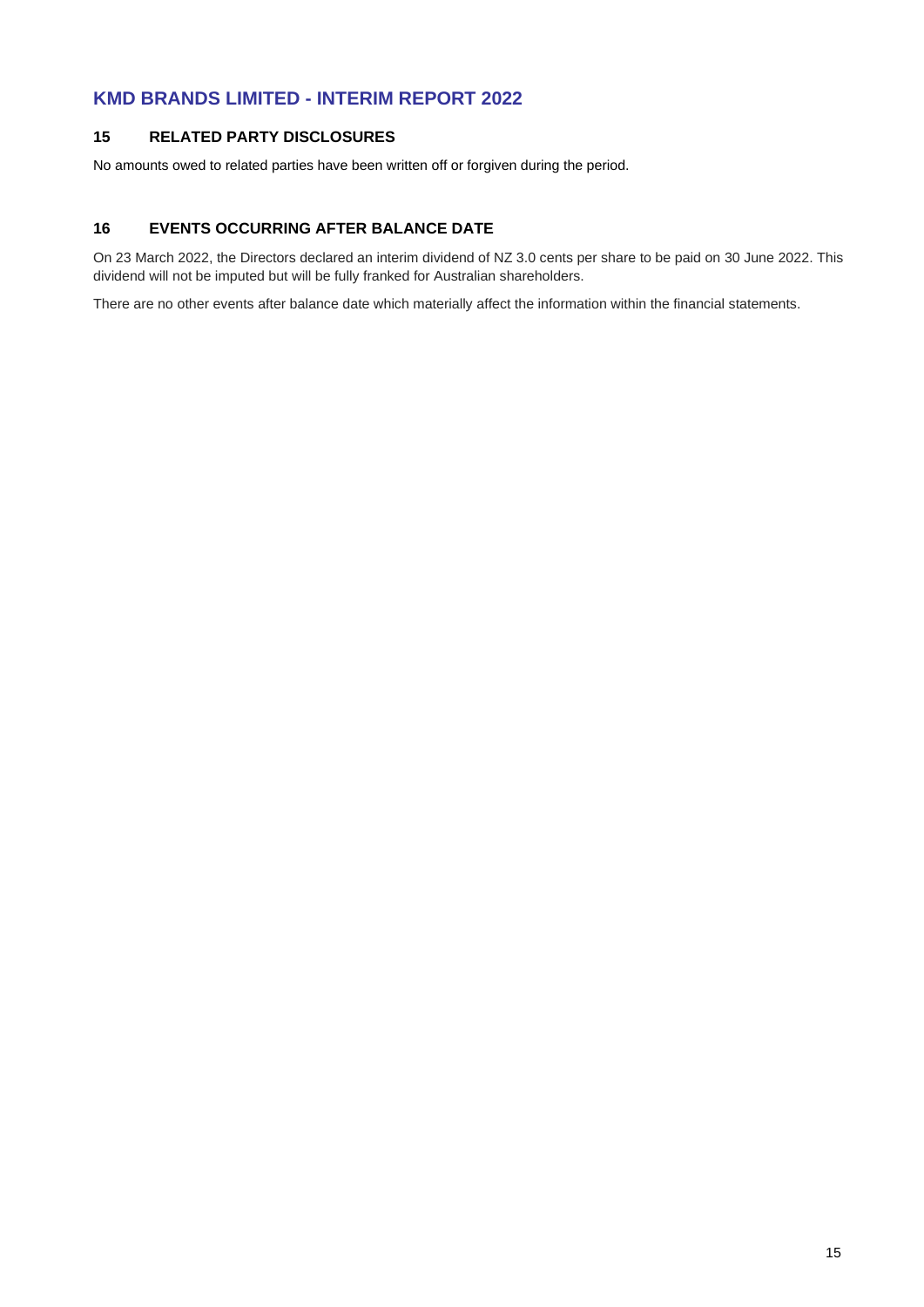#### **STATUTORY INFORMATION**

#### **GROUP STRUCTURE**

KMD Brands Limited owns 100% of the following companies unless otherwise stated: Milford Group Holdings Limited Kathmandu Limited Kathmandu Pty Limited Kathmandu (U.K.) Limited Kathmandu US Holdings LLC Oboz Footwear LLC Barrel Wave Holdings Pty Ltd Rip Curl Group Pty Ltd Rip Curl International Pty Ltd PT Jarosite Rip Curl Pty Ltd Onsmooth Thai Co Ltd Rip Curl Investments Pty Ltd Blue Surf Pty Ltd RC Surf Pty Ltd Rip Curl Airport & Tourist Stores Pty Ltd JRRC Rundle Mall Pty Ltd Rip Curl (Thailand) Ltd (Group owns 50%) RC Airports Pty Ltd Ozmosis Pty Ltd RC Chermside Pty Ltd Bondi Rip Pty Ltd Rip Curl Japan Curl Retail No 1. Pty Ltd RC Surf Sydney Pty Ltd RC Surf South Pty Ltd RC Surf NZ Limited Rip Curl Finance Pty Ltd Rip Curl Europe S.A.S Rip Curl Spain S.A.U Rip Curl Suisse S.A.R.L Rip Surf LDA Rip Curl UK Ltd Rip Curl Germany GMBH Rip Curl Nordic AB Rip Curl Inc Rip Curl Canada Inc

#### **DIRECTORS' DETAILS**

Rip Curl Brazil LTDA

David Kirk Chairman, Non-Executive Director<br>Michael Daly Chairman, Non-Executive Director<br>Managing Director and Group Chie Michael Daly **Managing Director and Group Chief Executive Officer**<br>
John Harvey **Mon-Executive Director** Non-Executive Director Philip Bowman Non-Executive Director<br>
Brent Scrimshaw Non-Executive Director Brent Scrimshaw **Non-Executive Director**<br>Andrea Martens **Non-Executive Director** Non-Executive Director Abby Foote Non-Executive Director (Appointed 15 October 2021)

#### **EXECUTIVES' DETAILS**

Michael Daly **Group Chief Executive Officer**<br>
Group Chief Financial Officer<br>
Group Chief Financial Officer Group Chief Financial Officer

#### **DIRECTORY**

The details of the Company's principal administrative and registered office in New Zealand are:

223 Tuam Street Christchurch Central PO Box 1234 Christchurch 8011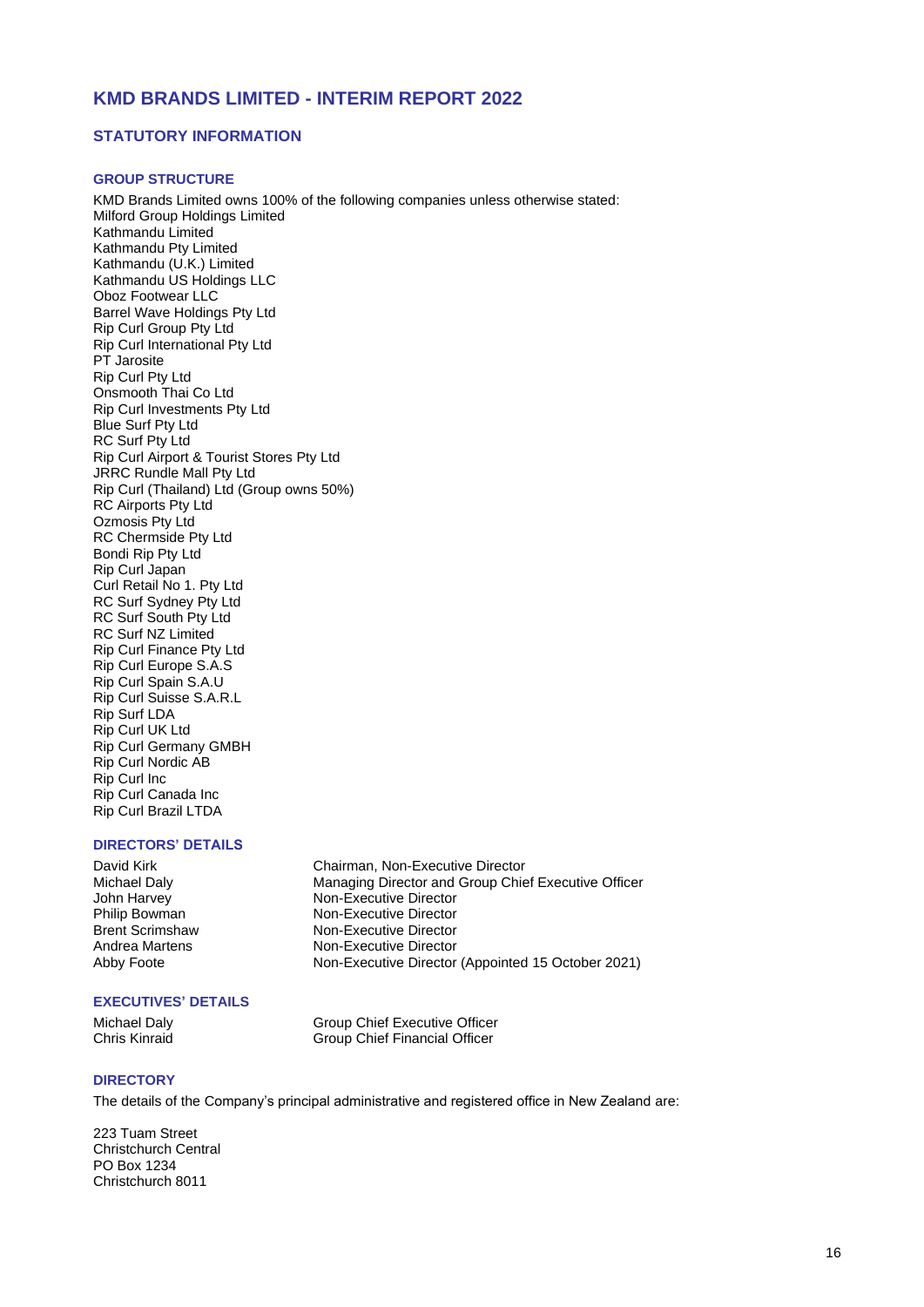#### **SHARE REGISTRY**

| In New Zealand:                                                      | <b>Link Market Services (LINK)</b>                                                 |
|----------------------------------------------------------------------|------------------------------------------------------------------------------------|
| Physical Address:                                                    | Level 30, PWC Tower<br>15 Customs Street West<br>Auckland 1010<br>New Zealand      |
| Postal Address:                                                      | PO Box 91976<br>Auckland, 1142<br>New Zealand                                      |
| Telephone:<br>Investor enquiries:<br>Facsimile:<br>Internet address: | +64 9 375 5999<br>+64 9 375 5998<br>+64 9 375 5990<br>www.linkmarketservices.co.nz |
| In Australia:                                                        | <b>Link Market Services (LINK)</b>                                                 |
| Physical Address:                                                    | Level 13, Tower 4<br>727 Collins Street<br>Melbourne VIC 3000<br>Australia         |
| Postal Address:                                                      | Locked Bag A14<br>Sydney, South NSW 1235<br>Australia                              |
| Telephone:<br>Investor enquiries:<br>Facsimile:                      | +61 3 9067 2005<br>+61 1300 554 474 (toll free within Australia)                   |

#### **STOCK EXCHANGES**

The Company's shares are listed on the NZX and on the ASX as a foreign exempt listing.

#### **INCORPORATION**

The Company is incorporated in New Zealand.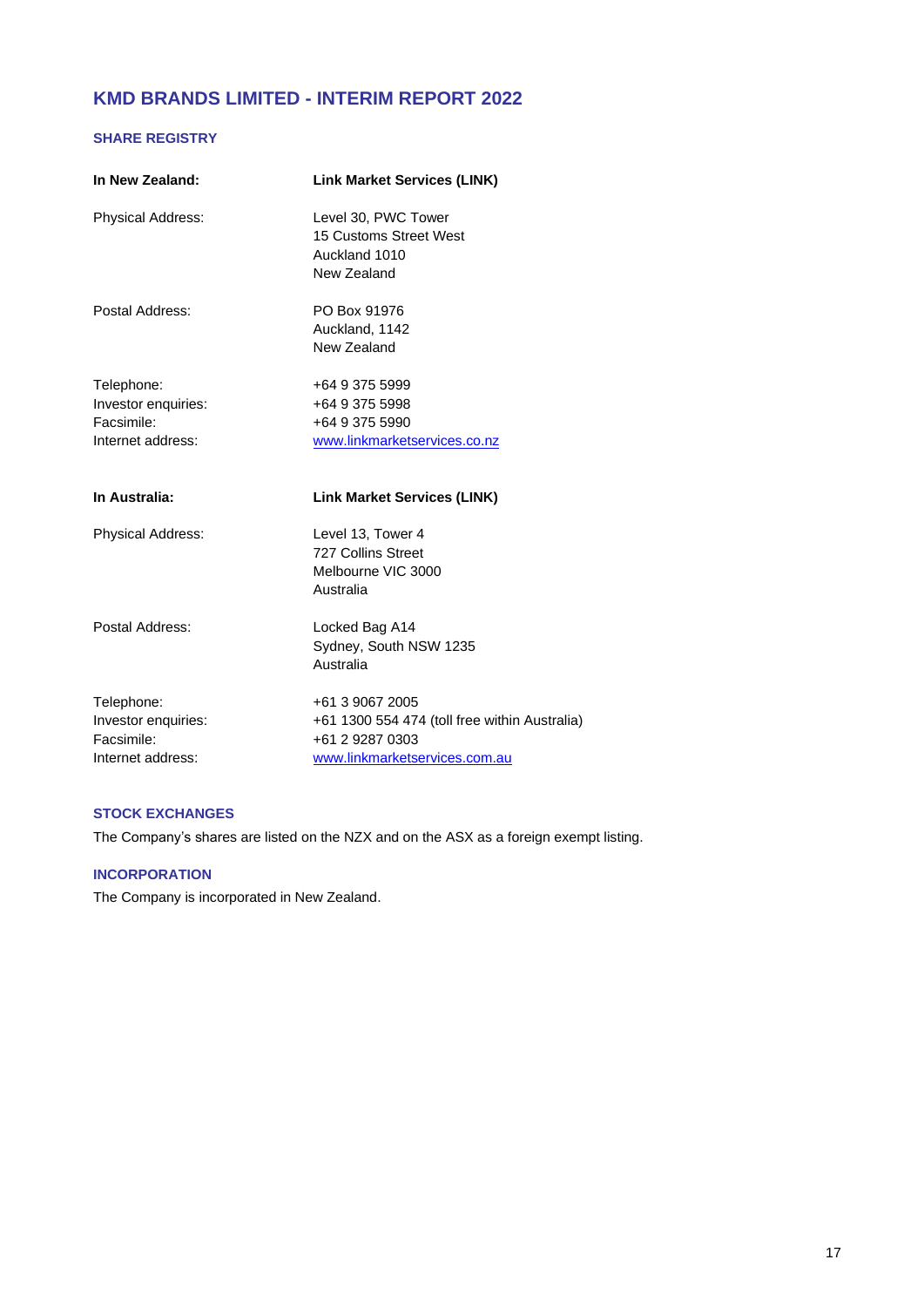

# Independent Review Report

To the shareholders of KMD Brands Limited

**Report on the consolidated interim financial statements**

#### **Conclusion**

Based on our review, nothing has come to our attention that causes us to believe that the consolidated interim financial statements of KMD Brands Limited (the 'Company') and its subsidiaries (the 'Group') on pages 3 to 15 do not:

i. present, in all material respects the Group's financial position as at 31 January 2022 and its financial performance and cash flows for the 6 month period ended on that date in compliance with NZ IAS 34 Interim Financial Reporting.

We have completed a review of the accompanying consolidated interim financial statements which comprise:

- the consolidated balance sheet as at 31 January 2022;
- the consolidated statements of comprehensive income, changes in equity and cash flows for the 6 month period then ended; and
- notes, including a summary of significant accounting policies and other explanatory information.



#### **Basis for conclusion**

A review of consolidated interim financial statements in accordance with NZ SRE 2410 *Review of Financial Statements Performed by the Independent Auditor of the Entity* ("NZ SRE 2410") is a limited assurance engagement. The auditor performs procedures, consisting of making enquiries, primarily of persons responsible for financial and accounting matters, and applying analytical and other review procedures.

As the auditor of KMD Brands Limited, NZ SRE 2410 requires that we comply with the ethical requirements relevant to the audit of the annual financial statements.

Our firm has not provided other services to the group. Subject to certain restrictions, partners and employees of our firm may also deal with the group on normal terms within the ordinary course of trading activities of the business of the group. These matters have not impaired our independence as reviewer of the group. The firm has no other relationship with, or interest in, the group.

#### **Use of this Independent Review Report**  $222$

This report is made solely to the shareholders as a body. Our review work has been undertaken so that we might state to the shareholders those matters we are required to state to them in the Independent Review Report and for no other purpose. To the fullest extent permitted by law, we do not accept or assume responsibility to anyone other than the shareholders as a body for our review work, this report, or any of the opinions we have formed.